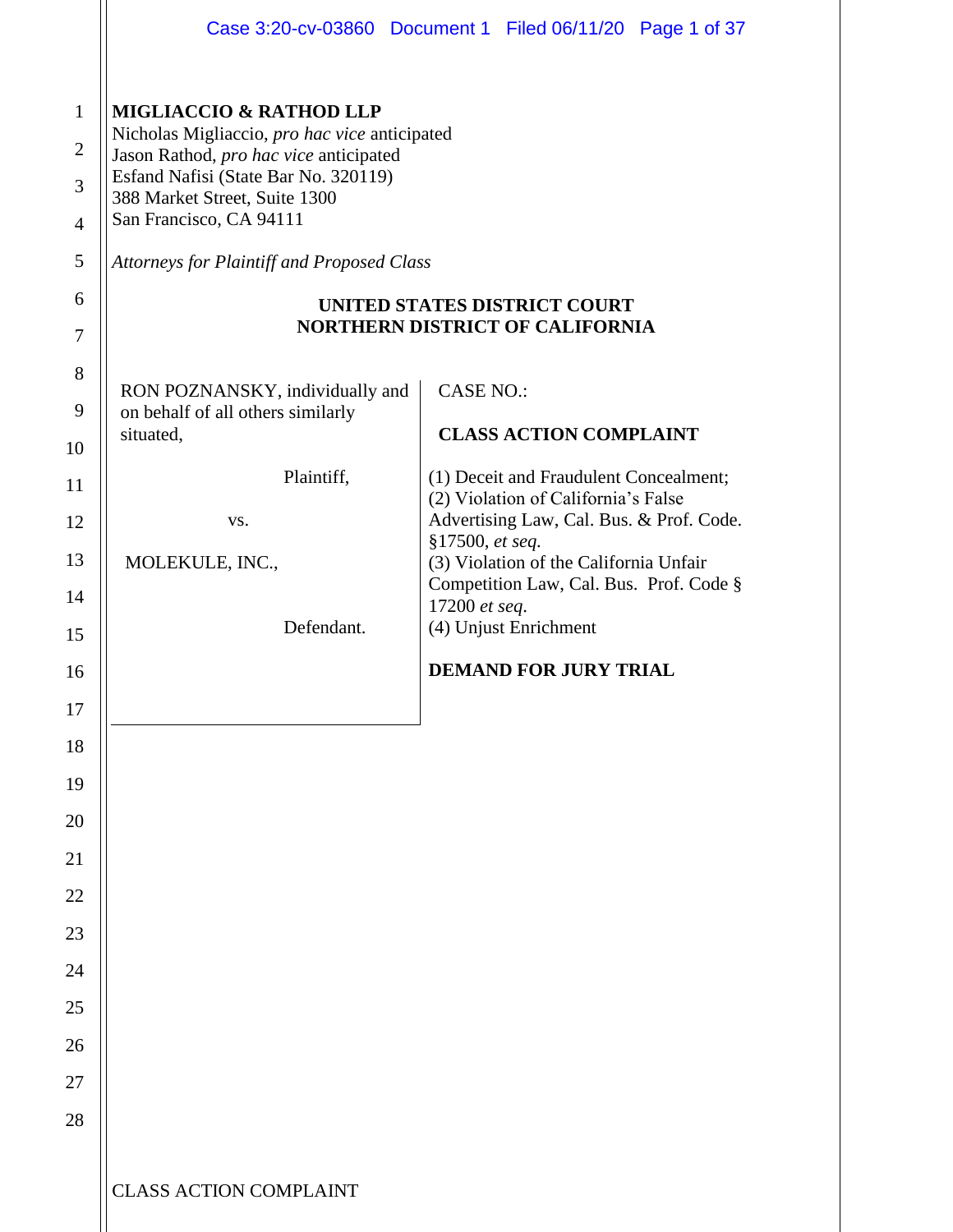1. This consumer class action arises from the marketing, sale and distribution of defective air purification devices by Molekule, Inc. ("Defendant" or "Molekule") called the Molekule Air, Air Mini, and Air Mini+ (the "Air Purifiers").

2. Described by Defendant as "the world's first molecular air purifier," the Molekule devices depends on a proprietary Photo Electrochemical Oxidation ("PECO") filter to remove pollution from the air. Not only does Defendant's PECO filter perform worse than traditional HEPA air purifiers, the PECO filter also does not remove any pollution from the air (the "Defect").

3. In marketing the Air Purifiers, Molekule made a number of claims regarding the performance, abilities, and benefits of the Air Purifiers, including that the Air Purifiers: (1) use PECO filter technology that "outperforms HEPA filters in every category of pollutant"; (2) "eradicate[] the full spectrum of indoor air pollutants;" (3) are capable of achieving quantified pollution-removal benchmarks (for example, that an Air Purifier "destroys 1 million allergens in 4 minutes"); (4) were subject to "independent testing" that served as the basis for Molekule's claims; (5) are rated to function in rooms of certain sizes; and (6) provide allergy and asthma symptom relief. Additionally, Molekule has tailored its advertising to capitalize on current events, claiming, for example, that the Air Purifiers would neutralizing pollution caused by the wildfires and "destroy" coronavirus.

4. These claims were promulgated to the public through Defendant's website, YouTube videos, social media, testimonials (both from individuals and medical professionals), published interviews with Defendant's founders, and other online media.

5. But Molekule's claims did not hold up under scrutiny. Consumer Reports, a consumer-oriented 501(c)3 organization dedicated to reviewing products, declared that the Molekule Air "almost flunked" the standard array of tests through which it puts air purifiers. Perry Santanachote, *Does The Molekule Air Purifier Live Up To The Hype?*, ConsumerReports.org (Dec. 9, 2019), *available at* [https://www.consumerreports.org/air-](https://www.consumerreports.org/air-purifiers/molekule-air-purifier-review/)

[purifiers/molekule-air-purifier-review/](https://www.consumerreports.org/air-purifiers/molekule-air-purifier-review/) (last visited April 2, 2020). Wirecutter, a technology review website affiliated with the New York Times, described the Molekule as "The worst air purifier we've ever tested." Tim Heffernan, *Molekule: The Worst Air Purifier We've Ever*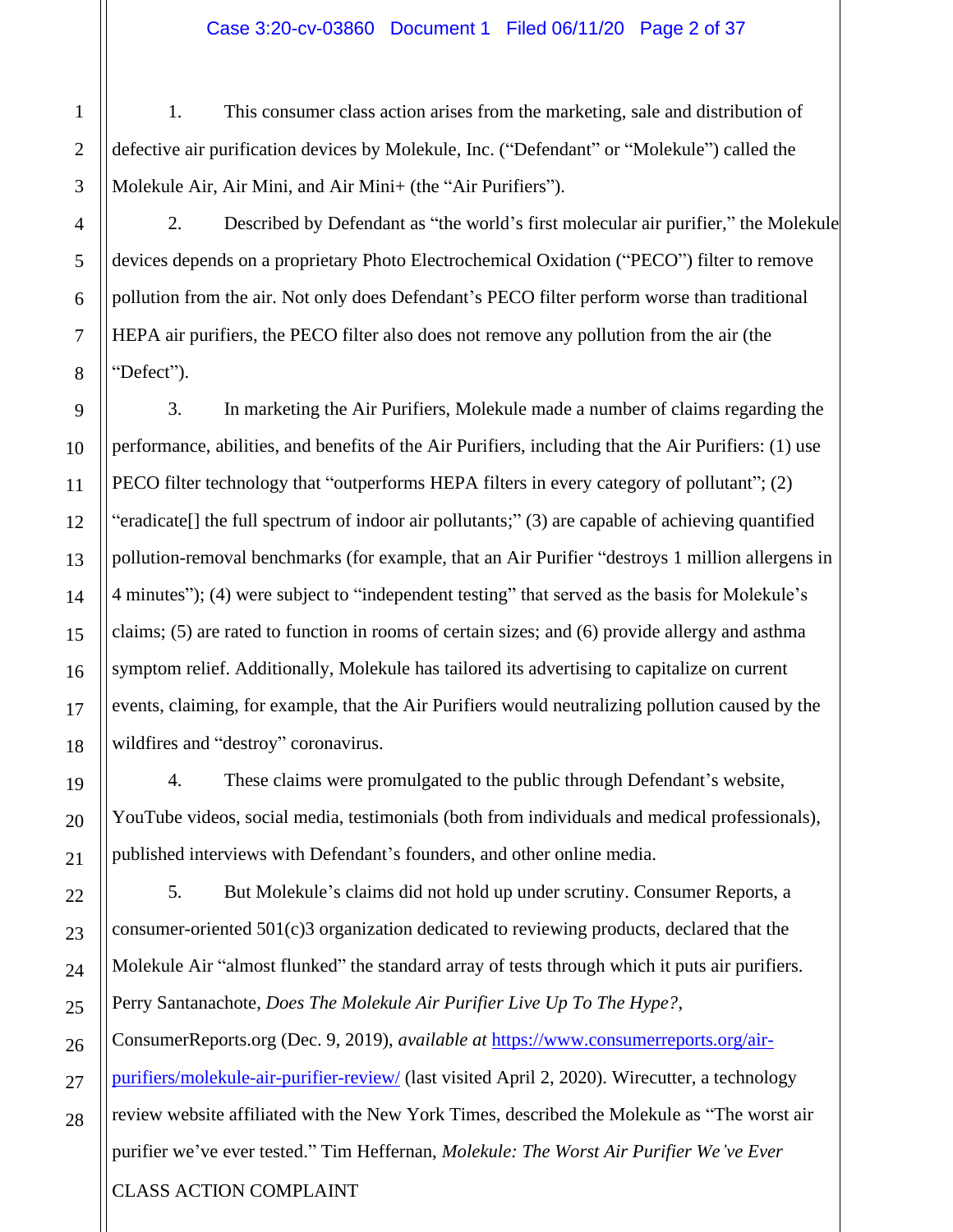*Tested*, Youtube.com (Oct. 31, 2019), *available at* 

<https://www.youtube.com/watch?v=VM9CJZpqfpA> (last visited April 2, 2020); Tim Heffernan,

The Best Air Purifier, Wirecutter.com (May 13, 2020), *available at* [https://thewirecutter.com/reviews/best-air-purifier/#molekule-the-worst-air-purifier-weve-ever](https://thewirecutter.com/reviews/best-air-purifier/#molekule-the-worst-air-purifier-weve-ever-tested)[tested](https://thewirecutter.com/reviews/best-air-purifier/#molekule-the-worst-air-purifier-weve-ever-tested) (last visited May 21, 2020).

6. Wirecutter tested one claim in particular and found that the Molekule Air did not come close to satisfying it. Molekule had claimed on its website and in various advertisements that its "scientifically-proven nanotechnology outperforms HEPA filters in every category of pollutant." *See id.* Tests that pitted the Molekule Air against HEPA filter devices revealed, however, that on every setting the Molekule Air produced results that were substantially worse than its competition. Indeed, on the lowest setting, the Molekule Air "results look worse than what you see with no purifier running at all." After this review was published Molekule scrubbed the contested claim from its website. *See id.*

7. Molekule's claims also fared poorly when scrutinized by advertising industry watchdogs. When a competing manufacturer of air purifiers challenged over two dozen of Molekule's claims in a proceeding before an organization that investigates advertising claims, that organization (and its appellate division) concluded that almost none of Molekule's claims were supported by evidence. In response, Molekule agreed to alter its advertising to omit those unsubstantiated claims.

8. Defendant engaged in a deceptive and misleading marketing campaign to sell Air Purifiers based on false claims that it spread through its own website, social media, interviews with third-party publications, YouTube, and other fora. Defendant's greed-driven scheme is at the expense of consumers across the country and in violation of applicable law.

CLASS ACTION COMPLAINT 9. Consumers like Ron Poznansky ("Plaintiff") purchased the Air Purifiers after relying on Molekule's false and misleading representations and received defective devices that could not perform as advertised. Many consumers purchased Air Purifiers based on Defendant's representation that PECO filters are superior to HEPA filters—an indisputably false claim. Defendant's advertisements are replete with claims that the Air Purifiers would "completely eliminate" indoor pollution, a falsehood that motivated Plaintiff and many members of the Class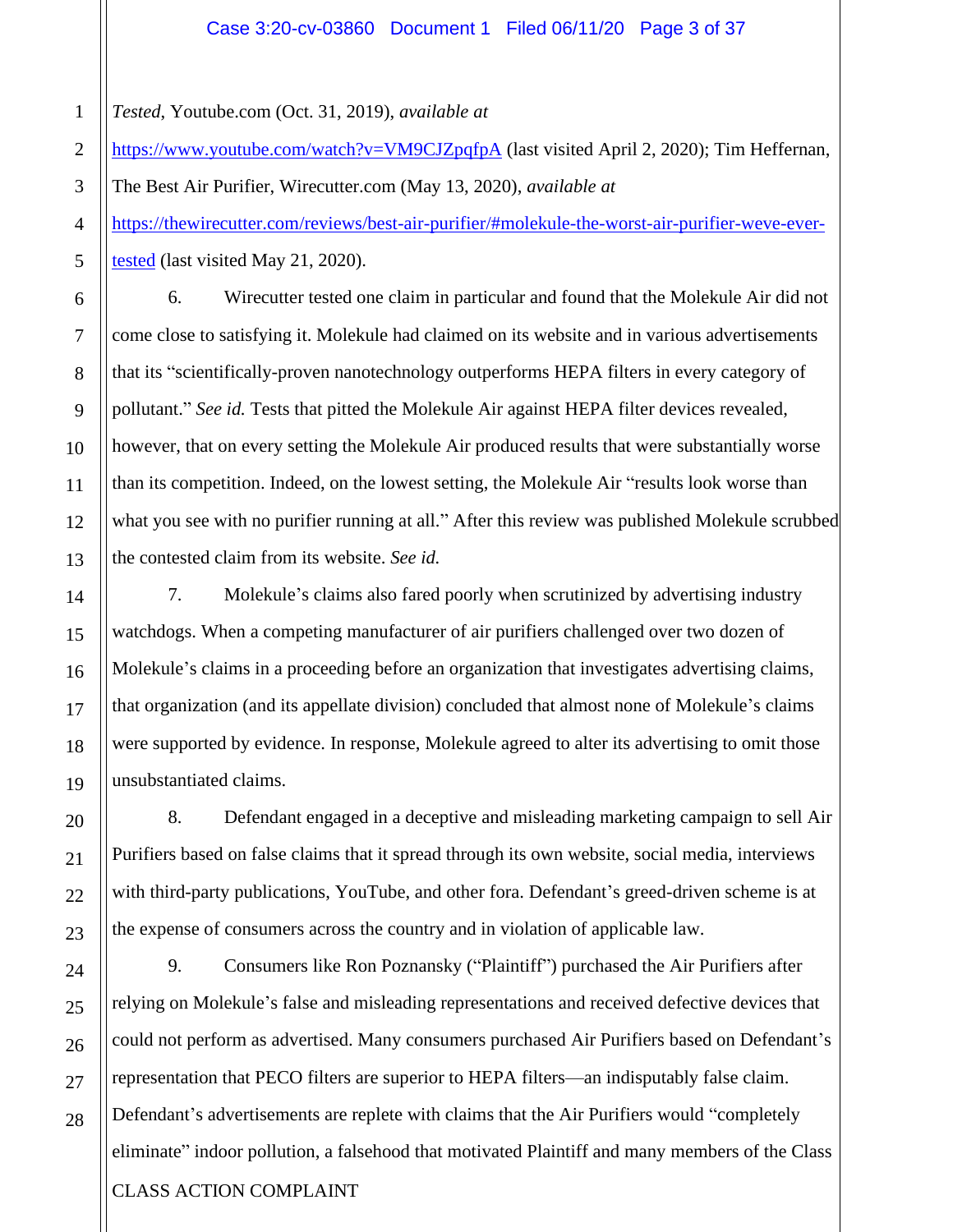to purchase the Air Purifiers. Similarly, customers purchased Air Purifiers based on Defendant's claims that the device would ameliorate their allergies and/or asthma symptoms only to find that the product offered no therapeutic benefit whatsoever.

10. Though Molekule touted the Air Purifiers, which are among the most expensive available, as a premium air purification device featuring revolutionary and superior new technology, it knew or should have known about the Defect and that the Air Purifiers could not perform as represented. Despite this knowledge, Molekule failed to disclose the truth to purchasers of Air Purifiers and continues to promote false and unsubstantiated claims to attract new purchasers. Defendant unjustly profits on these falsehoods by selling Air Purifiers and replacement parts and accessories thereto.

11. Plaintiff and Class members have suffered injuries in fact, incurred damages, and have otherwise been harmed by Defendant's conduct.

12. Accordingly, Plaintiff seeks redress for Defendant's unlawful conduct. Plaintiff also seeks money damages and equitable relief for Defendant's conduct described herein.

### **PARTIES**

## **A. PLAINTIFF**

13. At all relevant times, Ron Poznansky was a citizen of the United States, residing in San Francisco, California.

**B. DEFENDANT**

14. Defendant Molekule, Inc. is a corporation formed under the laws of the State of Delaware with its headquarters in San Francisco, California.

15. Molekule was launched in May of 2016 and is a family business: it was cofounded by Yogi Goswami (Chief Scientist), a Professor and the director of the Clean Energy Research Center at the University of South Florida, and his adult children, Dilip Goswami (CEO) and Jaya Rao (COO).

16. By early 2020, Molekule had secured approximately \$96.4 million in funding from investors.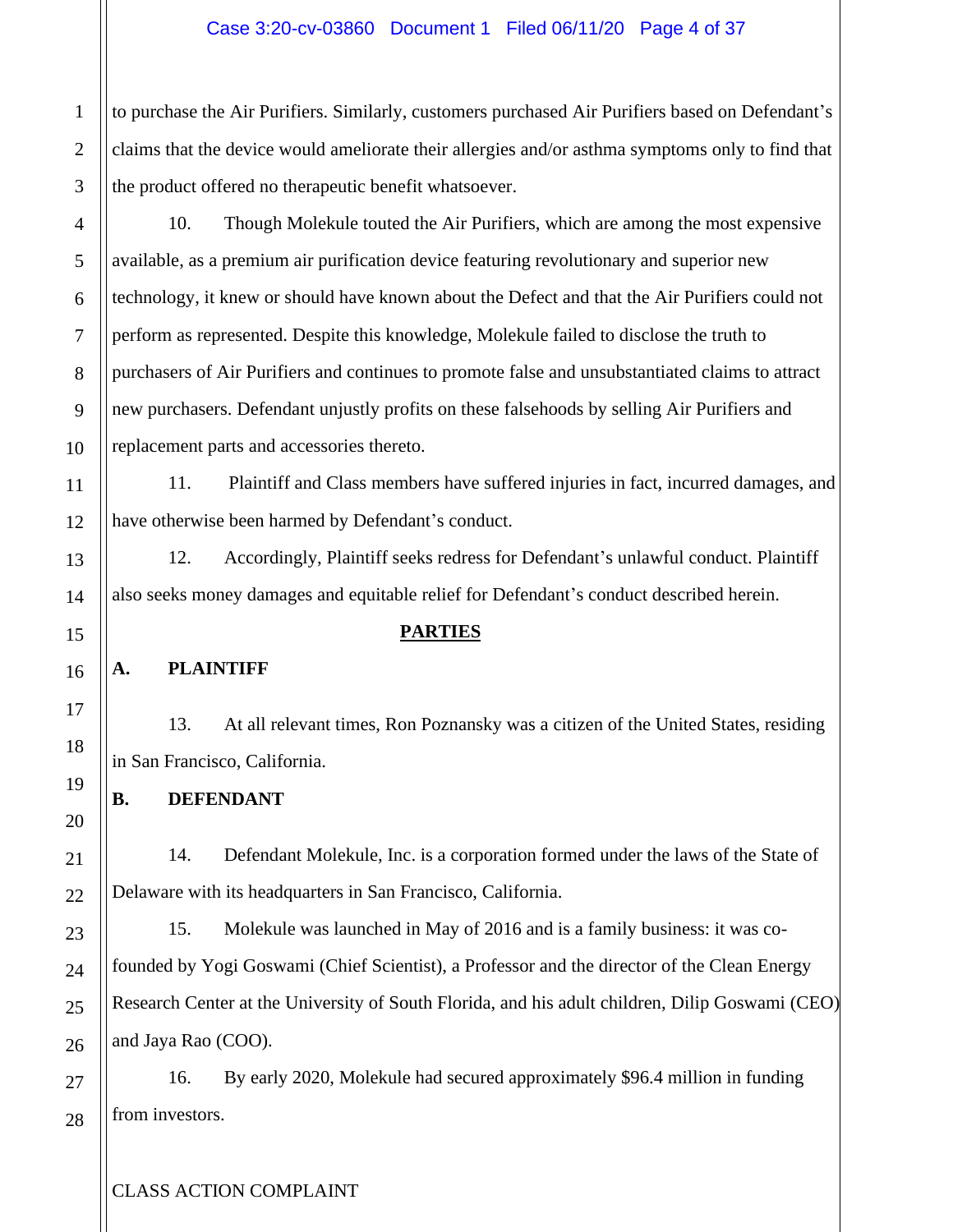### **JURISDICTION AND VENUE**

17. This Court has subject matter jurisdiction over this action under the Class Action Fairness Act, 28 U.S.C. § 1332(d). The aggregated claims of the individual class members exceed the sum or value of \$5,000,000, exclusive of interests and costs. This is a putative class action in which more than two-thirds of the proposed class members are citizens of states other than the state in which Defendant is deemed to reside. In addition, this Court has supplemental jurisdiction over Plaintiff's state law claims under 28 U.S.C. § 1367.

18. This Court has personal jurisdiction over Molekule because: its principal place of business is within this District; Molekule has sufficient minimum contacts in this District to render the exercise of jurisdiction by this Court proper; Molekule has consented to jurisdiction by registering to conduct business in California; and Molekule otherwise intentionally avails itself of the California markets through promotion, sale, marketing and distribution of its Air Purifiers in and from California, which renders the exercise of jurisdiction by this Court proper and necessary as Molekule is "at home" in California.

19. Venue is proper in this Court under 28 U.S.C. § 1391 because Molekule's principal place of business is within this District and a substantial part of the events or omissions giving rise to the claims of at least one Plaintiff occurred in this District.

## **FACTS SPECIFIC TO PLAINTIFF**

20. On or around March 28, 2020, Mr. Poznansky purchased the Molekule Air Mini from Amazon.com for approximately \$432.

21. Prior to his purchase Mr. Poznansky had seen Defendant's advertisements on Instagram. Mr. Poznansky recalled first seeing Defendant's advertisements there during the 2018 wildfires that blanketed Northern California with smoke, and regularly thereafter when he used Instagram. Mr. Poznansky also visited Defendant's website and read articles about the Air Purifiers prior to purchasing his device.

CLASS ACTION COMPLAINT 22. In this connection, Mr. Poznansky saw Defendant's representations that the Air Purifiers: (1) would clean indoor air better than any competing air purifier because of the PECO filter; (2) were capable of eliminating pollution caused by nearby wildfires; (3) would eliminate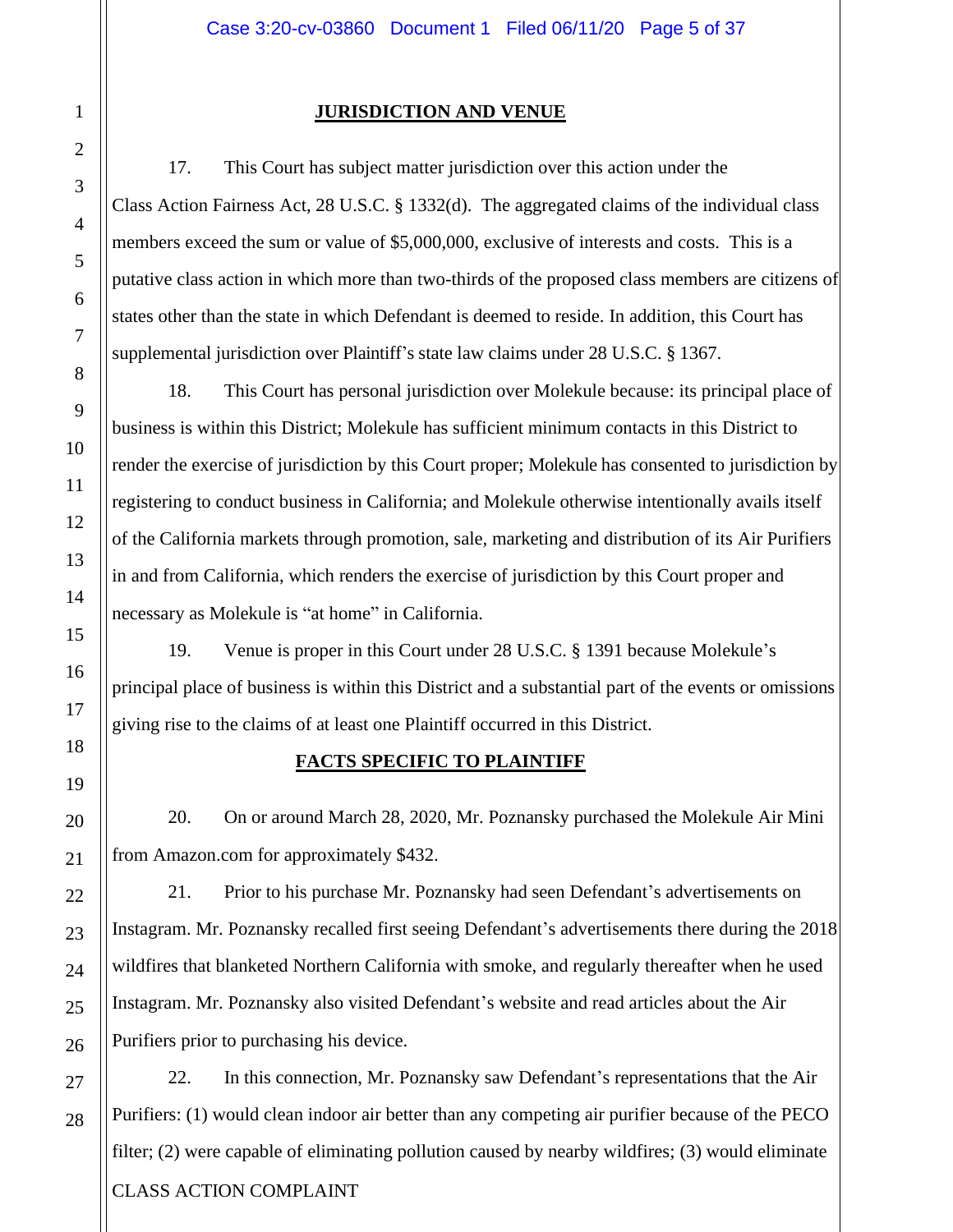#### Case 3:20-cv-03860 Document 1 Filed 06/11/20 Page 6 of 37

airborne allergens indoors and thereby relieve symptoms of allergies; and (4) will kill ninetynine per cent of viruses and therefore are able to prevent coronavirus infections.

23. Mr. Poznansky purchased his Air Purifier on the belief that it would help protect him against coronavirus, to deal with smoke pollution caused by future wildfires in Northern California, and to address indoor dust related to moving to a new residence. Given these concerns, he wanted to purchase a top-line air purifier that outperformed a normal air purifier and provided maximal protection against indoor pollution and viruses. He relied on Molekule's claims regarding the performance of the Air Purifiers in making his purchase.

24. At all relevant times, Mr. Poznansky used and maintained his Molekule Air in a manner typical of a reasonable consumer and in accordance with Defendant's instructions.

25. Soon after purchasing, he soon noticed that his Air Purifier had no noticeable impact on indoor air quality. Mr. Poznansky owns and regularly uses an air quality sensor that measures particulate pollution. Mr. Poznansky tested the air quality in his apartment while operating his Air Purifier as recommended by Defendant: in an elevated position in a room of around 250 square feet. His testing confirmed that his Air Mini failed, on every setting, to reduce the particulate count in his apartment as measured by his air quality sensor.

26. He would not have purchased the Air Mini, or any other Air Purifier, if he had known about the Defect or that Defendant was misrepresenting the performance, capabilities, and benefits of the Air Purifiers. In particular, he would not have purchased an Air Purifier if he had known that Defendant's claims were false.

### **COMMON FACTUAL ALLEGATIONS**

27. Indoor air purification is a burgeoning market. In 2019 the global air purifier market was estimated at \$8.04 billion and is expected to grow to \$18.21 billion by 2027. Grand View Research, *Air Purifier Market Size Worth \$18.21 Billion By 2027 | CAGR: 10.8%*, GrandviewResearch.com (February 2020), *available at*

<https://www.grandviewresearch.com/press-release/global-air-purifier-market> (*last visited* May 20, 2020). HEPA technology currently makes up the largest segment of the market with a share of 37.8%. *Id.*

### **A. Molekule's Air Purifiers**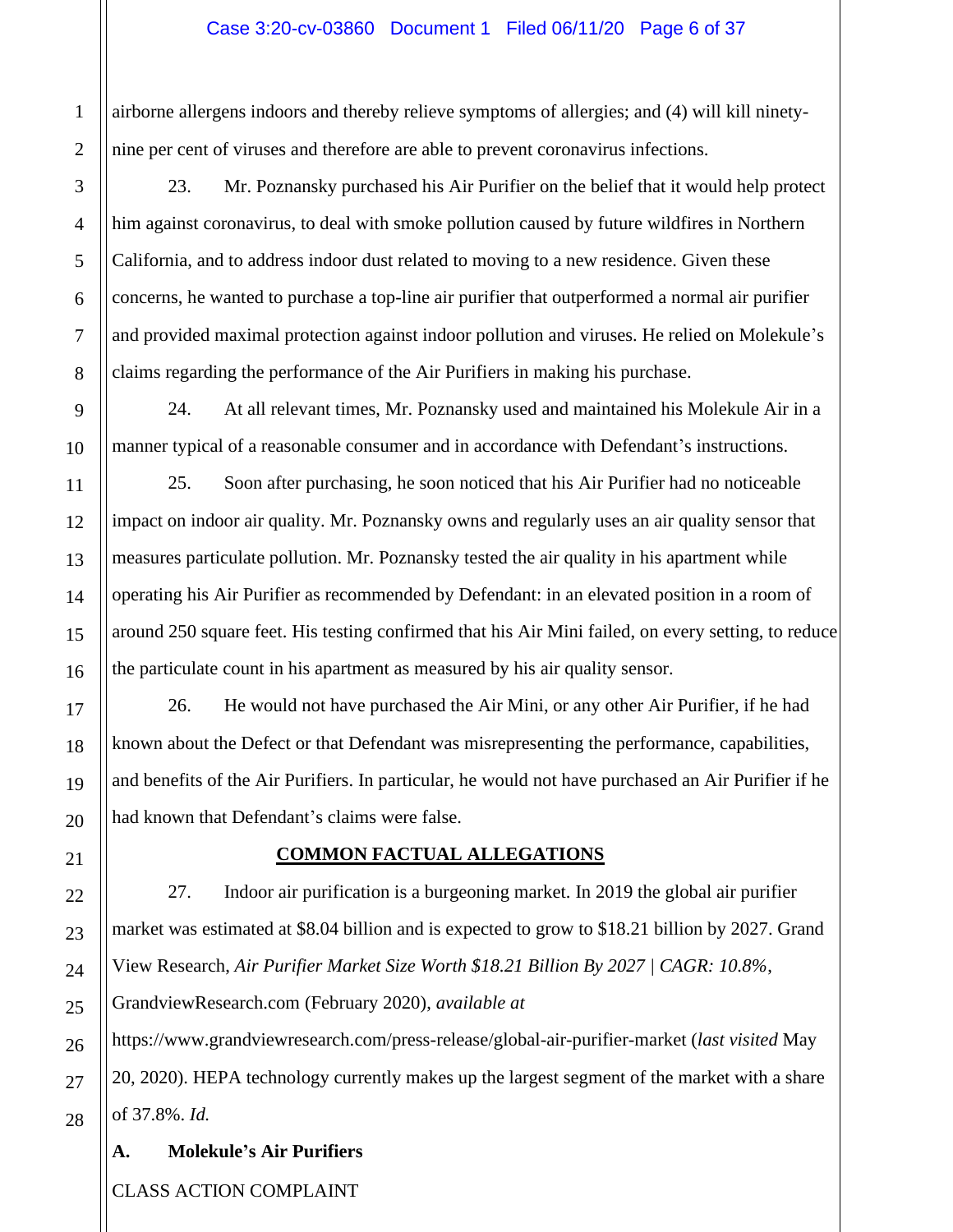#### Case 3:20-cv-03860 Document 1 Filed 06/11/20 Page 7 of 37

28. Defendant made the Molekule Air available for preorder on May 24, 2016, touting the device as "the world's first molecular air purifier"—and no less than a "catalyst for human progress"—the Air Purifiers utilize a combination of mechanical prefilter and Defendant's PECO filter to remove pollutants from indoor air. *Molekule Launches the World's First Molecular Air Purifier,* Molekule.com (May 24, 2016), *available at*  <https://assets.molekule.com/2016-05-24+-+Molekule+Launch.pdf> (last visited May 20, 2020). Defendant began shipping the Molekule Air to North American purchasers in 2017.

29. Defendant currently offers three models of Air Purifiers, including the Molekule Air, which is described by Defendant as being for rooms up to 600 square feet, and retails for \$799, and the Air Mini and Air Mini+, which are intended for rooms of up to 250 square feet, and retail for \$399 and \$499, respectively. The Air Purifiers are available for purchase on Defendant's website and through a select few retailers. Defendant also offers a replacement filter subscription service for \$129 per year.

30. Molekule's Air Purifiers use a two-step filtration system: air is first forced through a pre-filter, which captures larger particles such as dust, pollen, and textile fibers, and then through the PECO filter, which purportedly destroys smaller particles such as gases, VOCs, and bioaerosols (*e.g.*, bacteria and viruses). Sonia Easaw, *Why We Think Molekule Is the Best Air Purifier on the Market*, Molekule.com (August 31, 2019), *available at*

<https://molekule.science/why-we-think-molekule-is-the-best-air-purifier-on-the-market/> (*last visited* May 20, 2020).

31. Defendant marketed the PECO filter as a "revolutionary technology" and "a fundamentally new approach to air purification by completely eliminating the full spectrum of indoor pollutants, breaking them down on a molecular level." *Id.* This is achieved, Defendant claims, through the use of PECO technology that "works when a nanoparticle-coated filter is activated by light generating a reaction on the surface of the filter, breaking down pollutants including allergens, bacteria, viruses, mold and VOCs [volatile organic compounds]." *Id.* According to Molekule, this process "converts [pollutants] into safe substances, such as carbon dioxide and water vapor." *Id.*

CLASS ACTION COMPLAINT 32. Molekule is the only commercially available air purification device that uses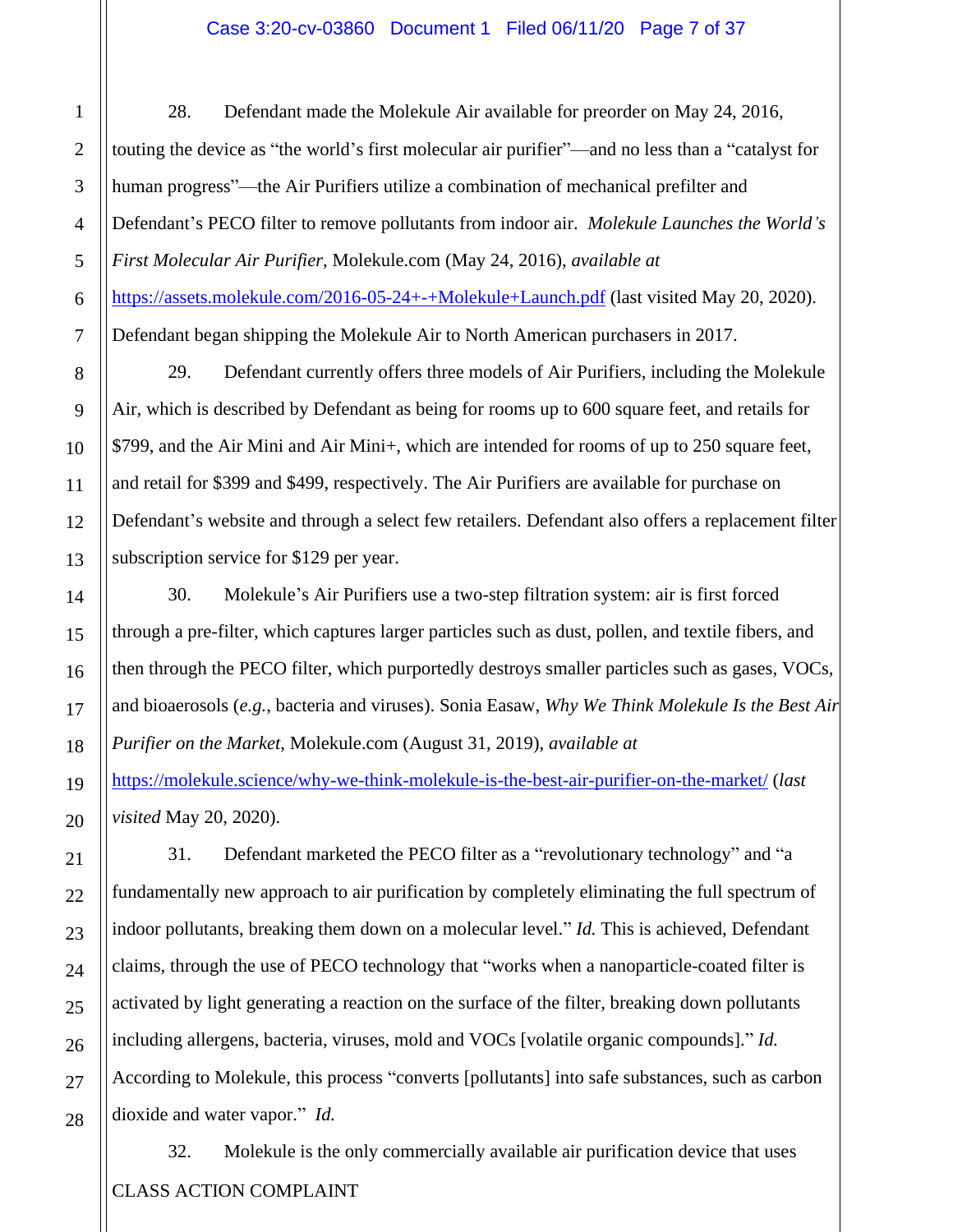PECO filtering technology; HEPA is the dominant filter technology in retail air purifiers. A HEPA filter works mechanically, by forcing air through a fine mesh that traps harmful particles. As per the United States Department of Energy standard, HEPA filters 99.97% of all particles of 0.3 micrometer in diameter, with efficiency increasing for larger particles. Sonya Barnette, *Specification for HEPA Filters Used by DOE Contractors — DOE Technical Standards Program*, [www.standards.doe.gov](http://www.standards.doe.gov/) (Jun 23, 2015), *available at* 

https://www.standards.doe.gov/standards-documents/3000/3020-astd-2015/@@images/file (*last visited* May 20, 2020).

33. HEPA filtration devices commonly deploy a carbon filter to capture smaller particles that could pass through a HEPA filter. A carbon filter uses a chemical process called adsorption that chemically binds minute particles and gases to the carbon in the filter, removing them from the air. When combined, HEPA and carbon filters are able to remove up to 99.95% of airborne particles up to 0.1 micrometer in diameter.

**B. Molekule's Claims**

34. In marketing the Air Purifiers, Molekule made a number of claims regarding the performance and abilities of the Air Purifiers and the benefits purchasers should expect to gain therefrom. These claims fall into the following broad categories: (1) claims that the Air Purifiers use technology that outperforms HEPA filters; (2) claims that the Air Purifiers completely destroy indoor air pollution; (3) claims that the Air Purifiers are capable of achieving quantified pollution-removal benchmarks (for example, that an Air Purifier "destroys 1 million allergens in 4 minutes"); (4) claims that Molekule's assertions about the Air Purifiers were based on "independent testing;" (5) claims that the Air Purifiers are rated to function effectively in rooms of certain sizes; (6) claims that the Air Purifiers provide allergy and asthma symptom relief; and (7) claims that attempt to capitalize on current events.

35. These claims were promulgated to the public through Defendant's website, YouTube videos, social media, testimonials (both from individuals and medical professionals), third party publications, and other online media. Below is a selection of claims made by

1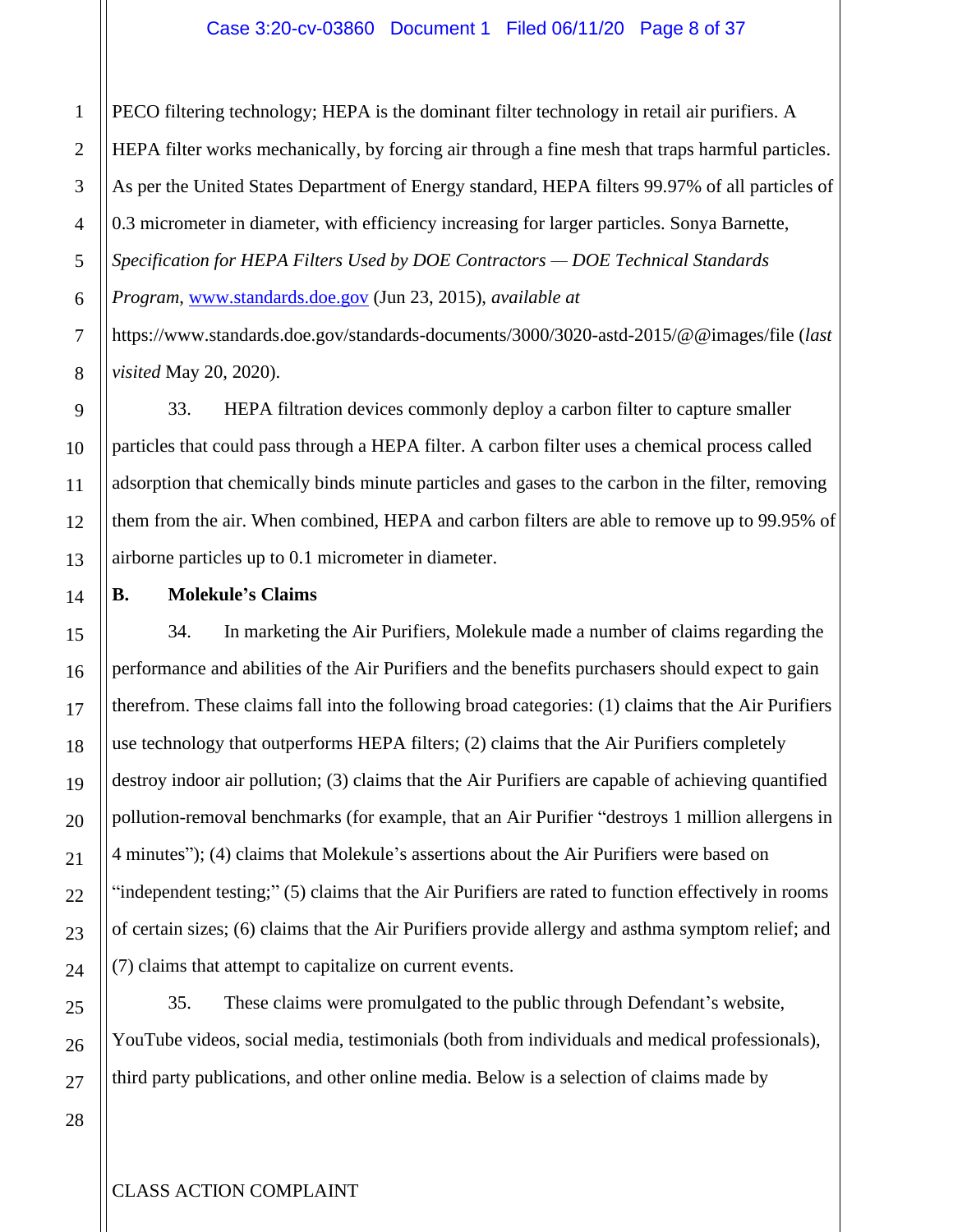Molekule since launching the Air Purifiers.<sup>12</sup>

1

2

3

4

5

6

7

8

9

10

11

12

13

14

15

16

17

18

19

20

21

22

23

24

25

26

27

28

#### 36. **Superiority Over HEPA Filters**

- a. "There's a clear winner in the fight against pollutants. **Our scientifically-proven nanotechnology outperforms HEPA filters in every category of pollutant** from well-known allergens like dust, pollen, and pet dander to microscopic pollutants like mold, viruses, bacteria, and gaseous chemicals." Molekule.com (July 3, 2018) (emphasis added).
- b. "**PECO: The clear winner against HEPA. Traditional HEPA filters only collect some pollutants. PECO destroys them, including VOCs and mold,** with modern, breakthrough science." Molekule.com (November 10, 2019) (emphasis added).
	- c. "**Molekule doesn't capture pollutants, it eliminates them**." Molekule.com (May 13, 2017) (emphasis added).
		- d. "Finally, **an air purifier that actually works**." Molekule.com (July 3, 2018) (emphasis added).
	- 37. **Complete Destruction of Indoor Pollutants**
		- a. "**By fully eliminating indoor air pollutants**, Molekule doesn't just offer noticeable relief to asthma and allergy sufferers but provides a safe

Plaintiff refers to archives of Molekule's website captured on May 23, 2016 (available at [https://web.archive.org/web/20160523041848/http:/molekule.com/\)](https://web.archive.org/web/20160523041848/http:/molekule.com/), May 13, 2017 (available at

- [https://web.archive.org/web/20170513025916/https://molekule.com/\)](https://web.archive.org/web/20170513025916/https:/molekule.com/), July 3, 2018 (available at
- [https://web.archive.org/web/20180703204640/https://molekule.com/\)](https://web.archive.org/web/20180703204640/https:/molekule.com/), November 10, 2019 (available at
- [https://web.archive.org/web/20191110000559/https://molekule.com/air-purifiers\)](https://web.archive.org/web/20191110000559/https:/molekule.com/air-purifiers) and April 2, 2020 (available at

[https://web.archive.org/web/20200402105329/https://molekule.com/air-purifiers\)](https://web.archive.org/web/20200402105329/https:/molekule.com/air-purifiers). These archives are available through the

Internet Archive "Wayback Machine" *See* [https://archive.org/web/.](https://archive.org/web/)

2 The list of claims below is not exhaustive and omits many overlapping and/or duplicative variations on the falsehoods detailed herein.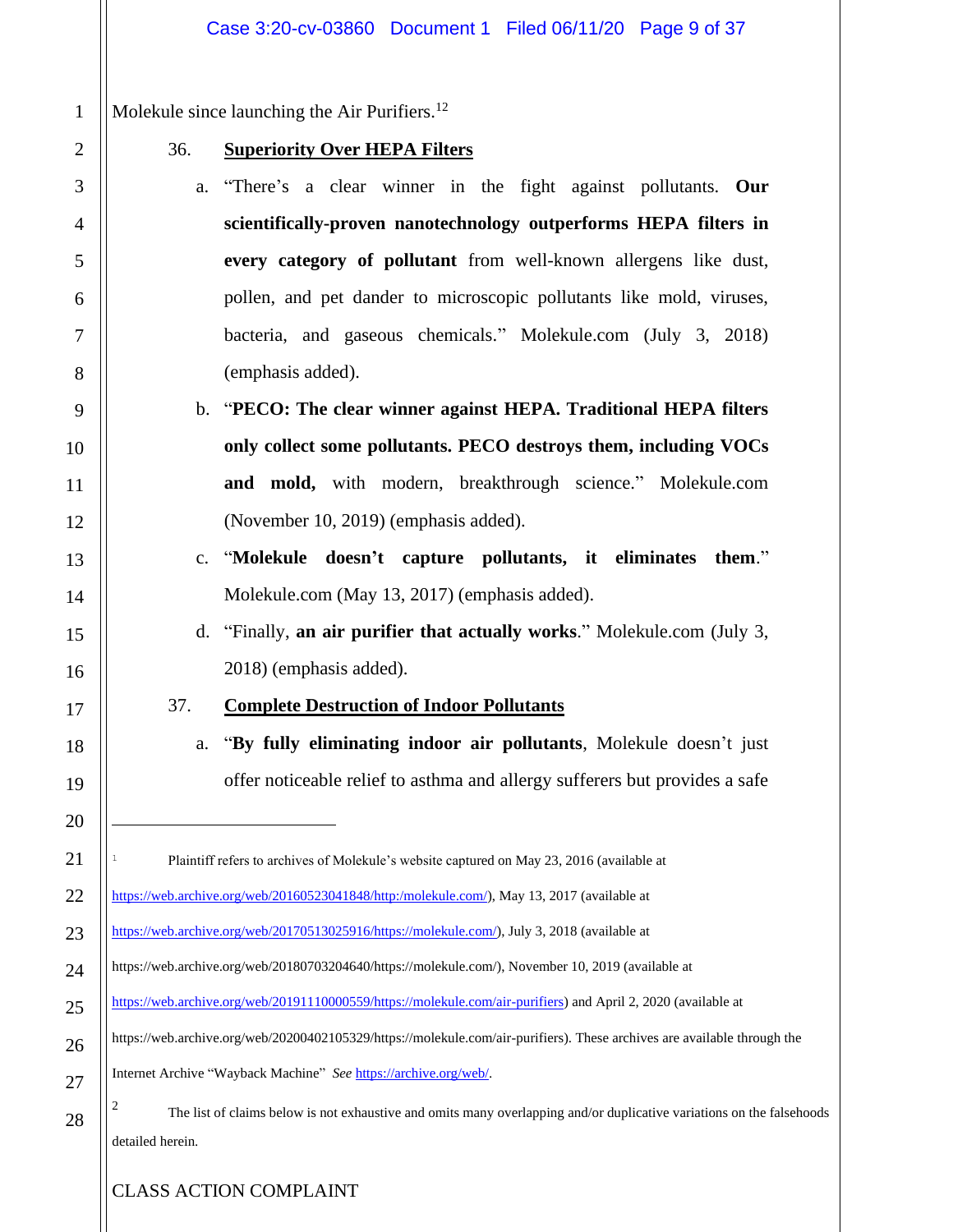living environment for everyone." *Molekule Launches the World's First Molecular Air Purifier,* Molekule.com (May 24, 2016), *available at*  <https://assets.molekule.com/2016-05-24+-+Molekule+Launch.pdf> (last visited May 20, 2020) (emphasis added).

- b. "MOLEKULE CAN HELP. What if you woke up feeling refreshed, clear-headed and ready to tackle the day? By transforming your air, you transform your state of mind. **Find comfort in knowing that the world's purest air is coming to your home**." Molekule.com (May 23, 2016) (emphasis added).
- c. "'It's a tremendous feeling,' Yogi Goswami said. 'The first great feeling was when **we showed we could 100 percent disinfect the air completely**, but my main motivation was seeing that this is helping my son, and I hope it will help everyone else also.'" Anastasia Dawson, *USF Engineer Invents Air Purifier to Combat Asthma, Allergies*, TAMPA BAY TIMES (May 28, 2016), *available at* [https://www.tampabay.com/news/education/college/usf-engineer](https://www.tampabay.com/news/education/college/usf-engineer-invents-air-purifier-to-combat-asthma-allergies/2279374/)[invents-air-purifier-to-combat-asthma-allergies/2279374/](https://www.tampabay.com/news/education/college/usf-engineer-invents-air-purifier-to-combat-asthma-allergies/2279374/) (*last visited* May 20, 2020) (emphasis added).
	- d. "Molekule catches and eliminates pollutants 1,000 times smaller than any other filter on the market, **making us the only technology that eradicates the full spectrum of indoor air pollutants**." Molekule.com (May 23, 2016) (emphasis added).
	- e. "Molekule **completely eliminates** even the most microscopic pollutants like Allergens, Mold, Bacteria, Viruses and Chemicals." Molekule.com (May 23, 2016) (emphasis added).
	- f. "Molekule's patented technology, Photo Electrochemical Oxidation (PECO), works at the molecular level to **eliminate indoor air pollution**" Molekule.com (May 13, 2017) (emphasis added).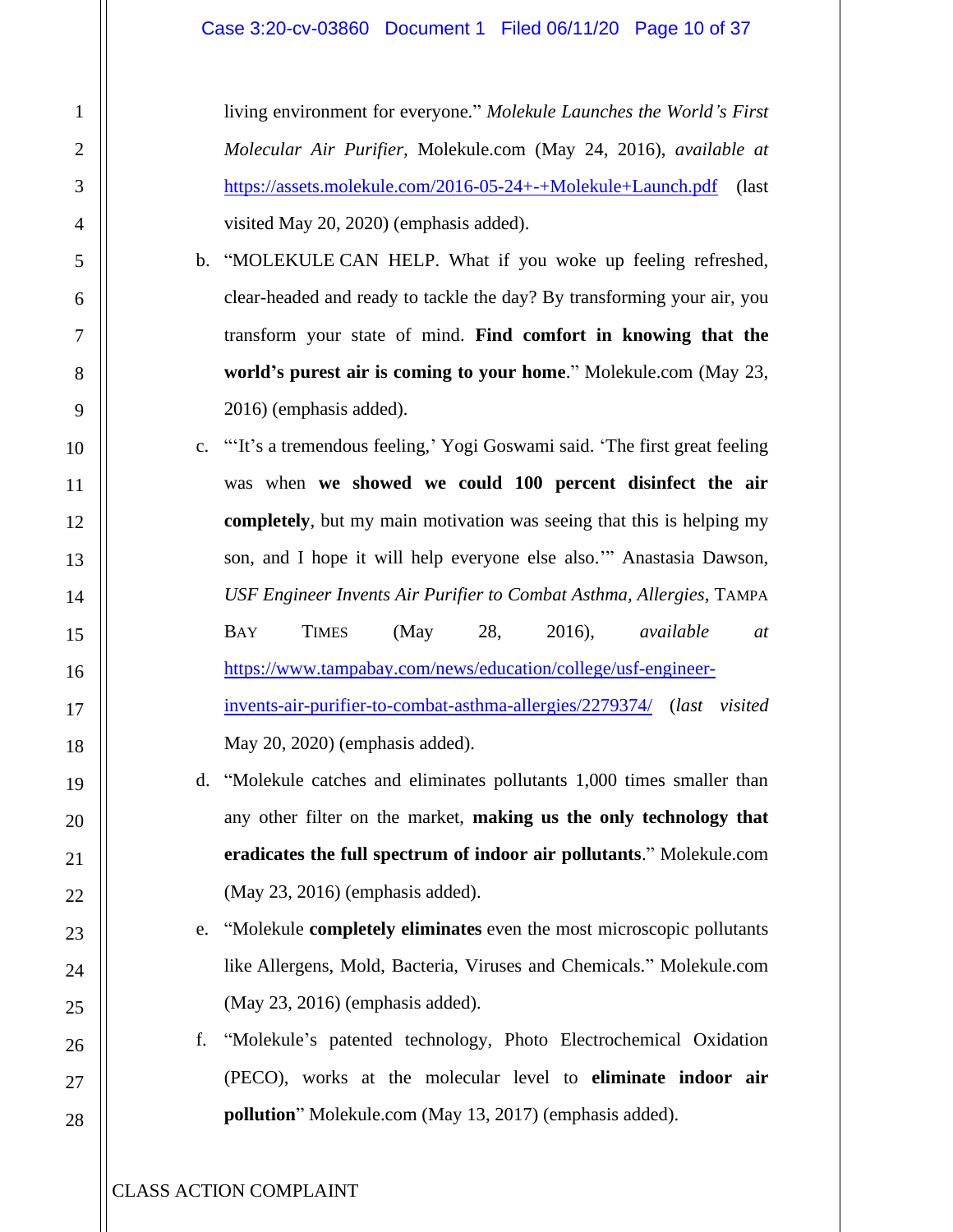- g. "**Truly clean air**, year-round." Molekule.com (November 10, 2019) (emphasis added).
- h. In advertisements that were shown to Facebook and Instagram users all over the United States, Defendant claimed: "This technology not only removes larger particles, like dust, dander, and pollen, but destroys microscopic allergens, like bacteria, viruses, mold, and airborne chemicals. Don't just collect allergens. Destroy them." Facebook Ad Library, Molekule Paid Advertisement (Beginning September 19, 2019) *available at*

<https://www.facebook.com/ads/library/?id=897091407329568> (last visited May 28, 2020). This advertisement included an animation showing particles entering an Air Purifier, where all particles are destroyed, and clean, particle-free air exiting the device.

- i. In advertisements that were shown to Facebook and Instagram users all over the United States, the text "Molekule destroys mold and viruses" was shown alongside an animation of particles labeled "mold" and "virus" entering an Air Purifier and dissolving under text stating "light activates nano filter" "breaking molecular bonds" "**creating clean pollutant-free air**." Facebook Ad Library, Molekule Paid Advertisement (Beginning July 10, 2019) *available at*  https://www.facebook.com/ads/library/?id=679621162465617 (last visited May 28, 2020).
- j. In advertisements that were shown to Facebook and Instagram users all over the United States, Defendant claimed: "Molekule **completely eliminates** airborne allergens, mold, dust, bacteria, viruses, and VOCs and makes the air you breathe healthy again." "Try a radically different air purifier." "Molekule destroys allergens, mold, dust, bacteria and VOCs—chemicals, linked to cancer. A light activated nano-filter breaks molecular bonds, **completely destroying pollutants, leaving only clean**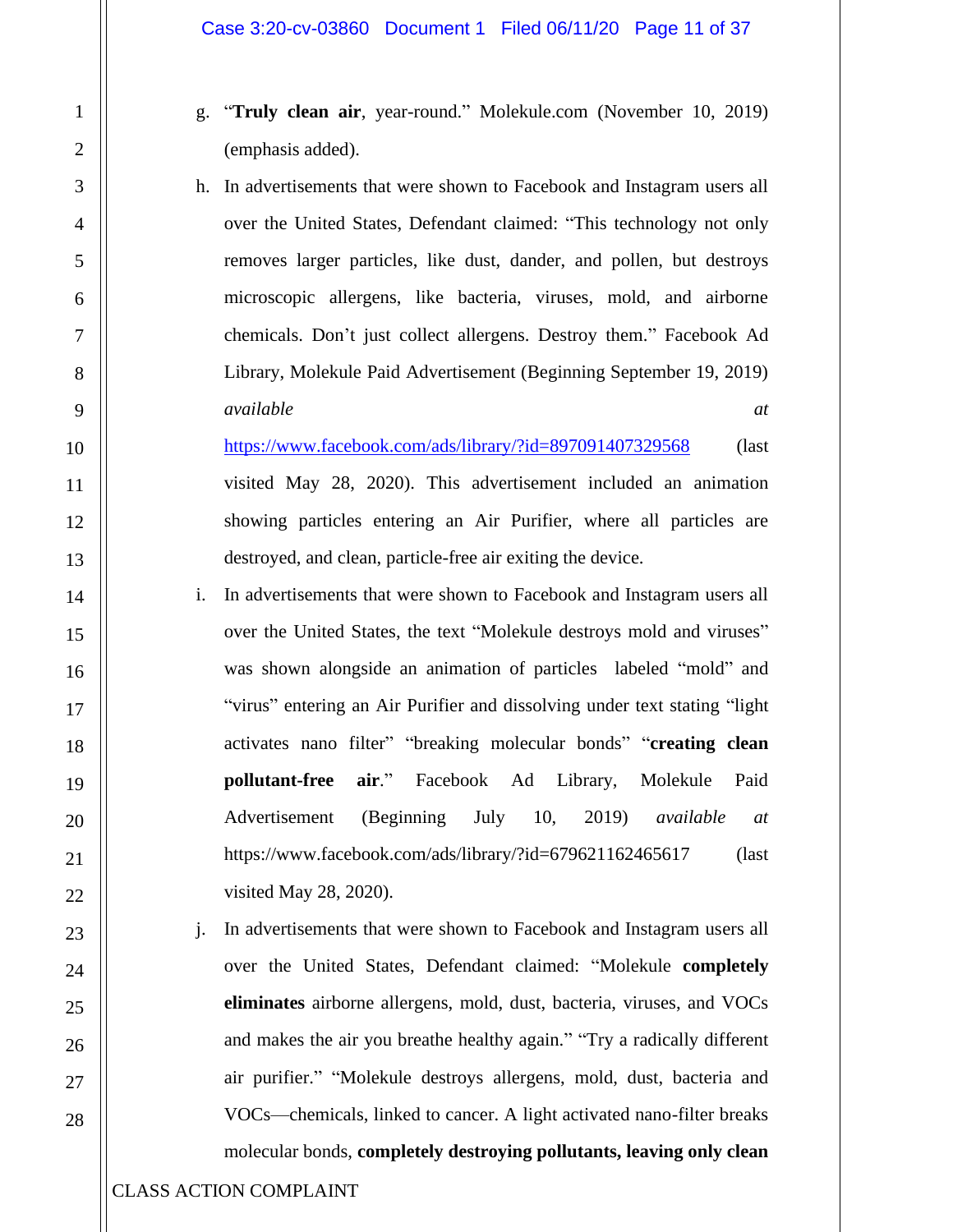**air**." Facebook Ad Library, Molekule Paid Advertisement (Beginning September 13, 2018) *available at at* https://www.facebook.com/ads/library/?id=171923143710358 (last visited May 28, 2020).

# 38. **Quantified Pollutant Destruction Claims**

- a. "3.9 Million E.Coli bacteria sprayed into Molekule **100% of them were eliminated**." Molekule.com (May 23, 2016) (emphasis added).
- b. The majority of Defendant's quantified pollutant destruction claims are reflected in images that were displayed on Defendant's website for the duration of the Class Period. Below are several such claims from Defendant's website as of May 23, 2016:











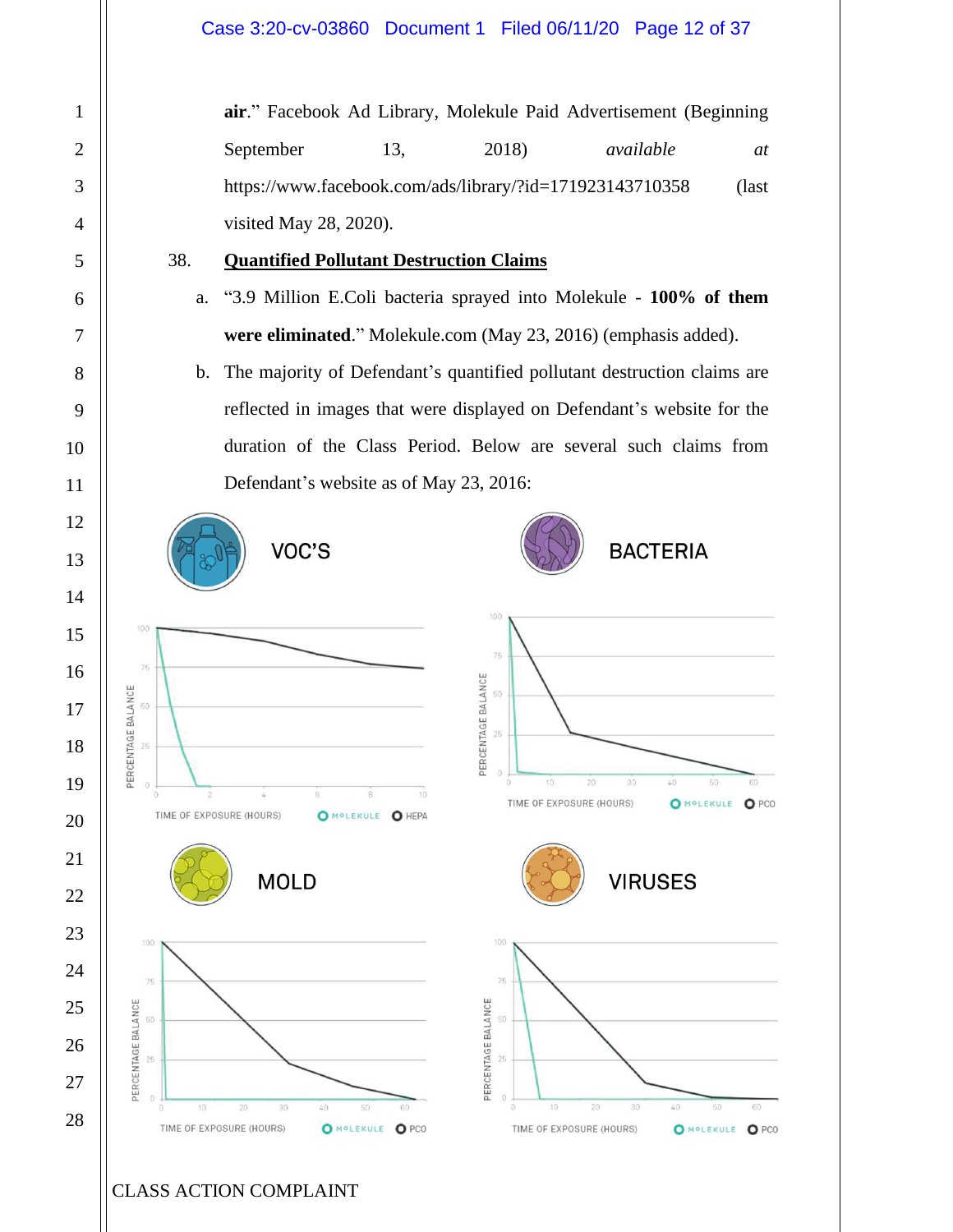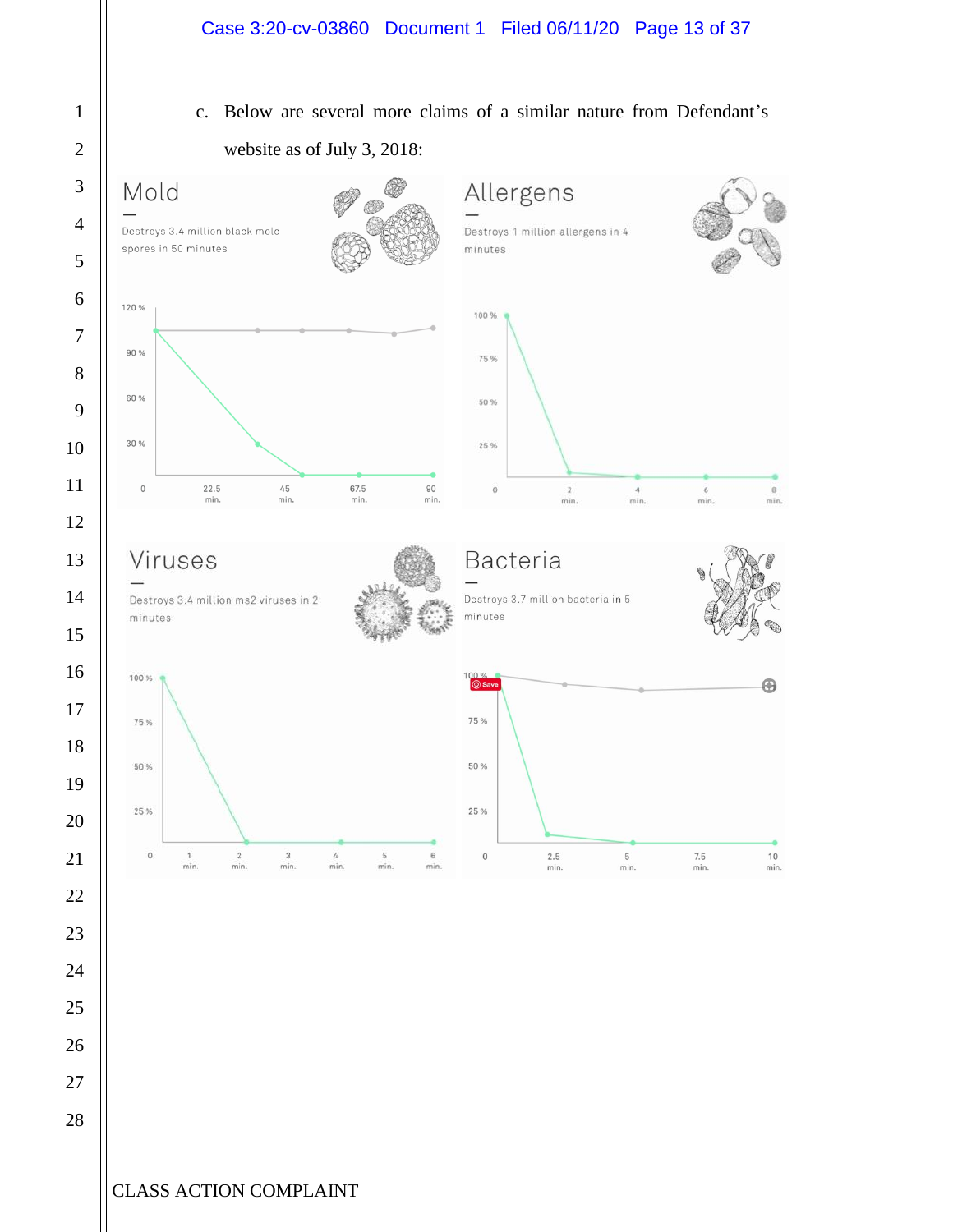

#### 39. **Independent Testing**

- a. "Rigorously tested, **the science of Molekule has been independently verified by third parties** like the University of Minnesota, Particle Calibration Laboratory" and "University of South Florida Center for Biological Defense." Molekule.com (May 23, 2016) (emphasis added).
- b. "**Independent lab studies have shown** 3.9 million E.Coli completely eliminated in a single pass through a Molekule system." Molekule.com (May 13, 2017) (emphasis added).
- c. "**Independent lab results have shown** that PECO destroys VOCs quickly and efficiently" Molekule.com (July 3, 2018) (emphasis added).
- d. "Mold (ranging from 1 to 100 microns in size) spreads through the air and finds surfaces to grow on. While filters can catch mold, they also become perfect places for mold growth. Eventually, this mold gets released back into the air. Because nothing is collected during the PECO process, mold is quickly and permanently removed from the air. **Independently tested at University of South Florida's Center for Biological Defense**" Molekule.com (July 3, 2018) (emphasis added).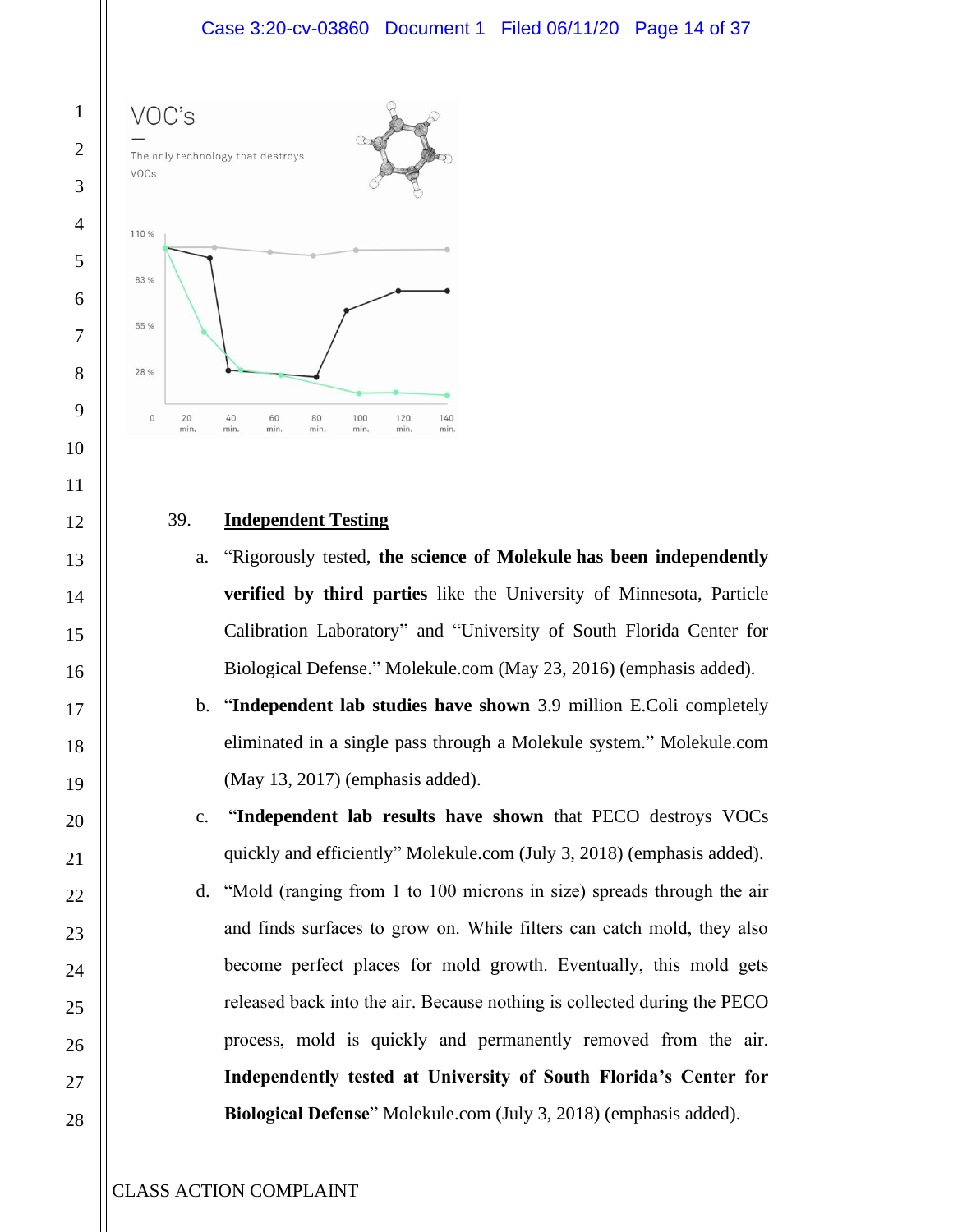- e. "VOCs (ranging from 0.0001 to 0.001 microns) are too small for even best-in-class HEPA filters. Independent lab results have shown that PECO destroys VOCs quickly and efficiently. HEPA filters are unable to remove airborne chemicals from the air, even after long periods of time. Carbon filters, while able to capture some chemicals from the air, re-emit these same chemicals back into the room.**Independently tested at University of Minnesota's Particle Calibration Laboratory**" Molekule.com (July 3, 2018) (emphasis added).
- f. "Viruses, like VOCs, are microscopic (ranging from 0.001 microns to 0.1 microns) and are too small for HEPA to catch. PECO offers the first effective solution at managing the spread of airborne infectious diseases. In just two minutes, Molekule can eliminate hundreds of airborne viruses that are brought in by people or pets.**Independently tested at University of Minnesota's Particle Calibration Laboratory**" Molekule.com (July 3, 2018) (emphasis added).
- g. "**Independent testing reveals** Molekule's PECO technology successfully destroys mold, bacteria and viruses"). Molekule.com (April 2, 2020) (emphasis added).
- 40. **Room Size**
	- a. "Made for Large Rooms Molekule is able to **completely replace the air in a 600 square foot room (large living room) once an hour.** Its 360° air intake pulls in pollutants from all sides, projecting clean air evenly across the entire room." Molekule.com (July 3, 2018) (emphasis added).
	- b. "**Molekule Air replaces the air in a 600 sq. ft. room every hour**. Its 360-degree air intake pulls in pollutants from all sides. It uses PECO technology to destroy them and release clean air evenly across the entire room." Molekule.com (April 2, 2020) (emphasis added).
- 41. **Alleviation of Allergy and Asthma Symptoms**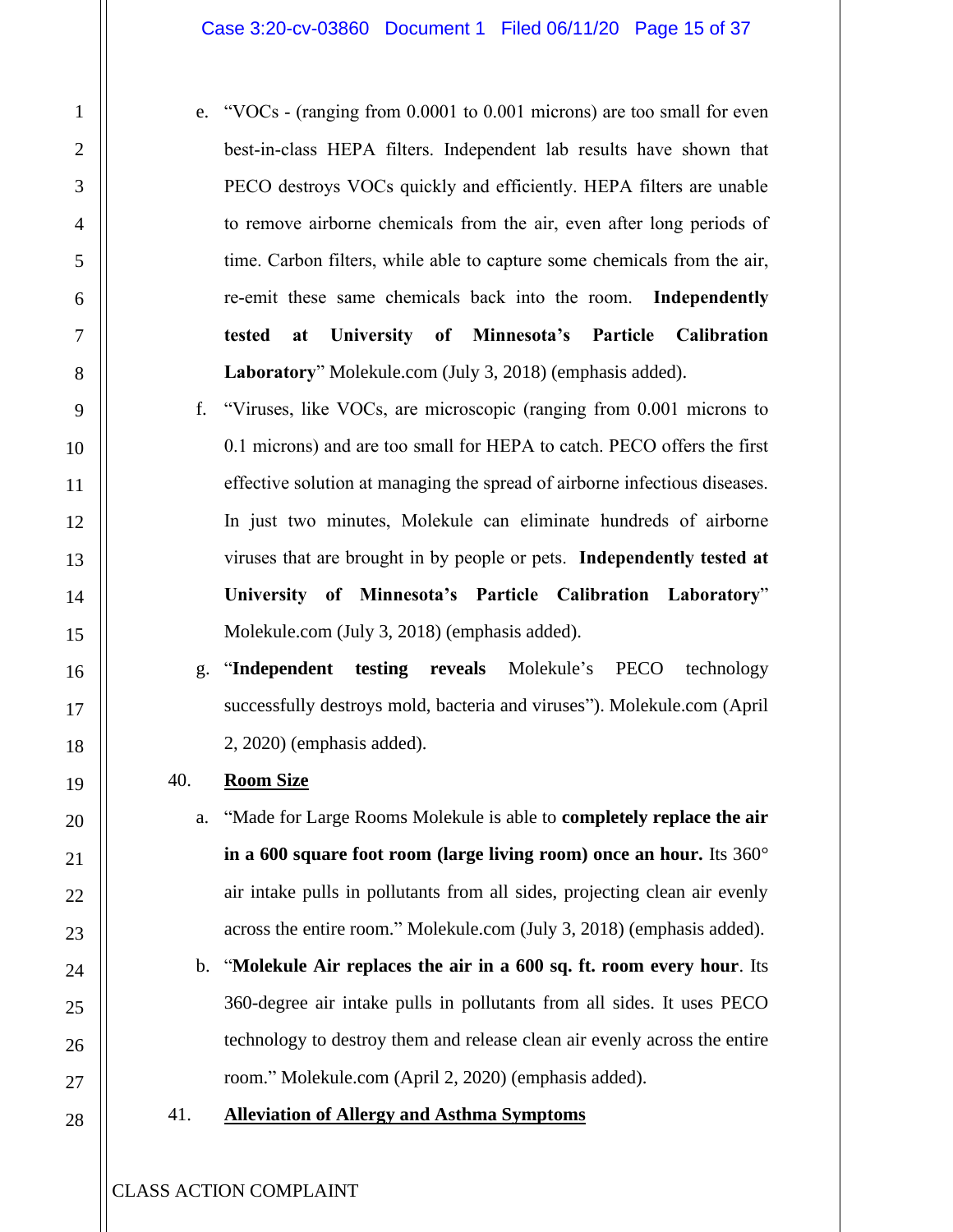- a. "By fully eliminating indoor air pollutants, **Molekule doesn't just offer noticeable relief to asthma and allergy sufferers but provides a safe living environment for everyone**." *Molekule Launches the World's First Molecular Air Purifier,* Molekule.com (May 24, 2016), *available at* <https://assets.molekule.com/2016-05-24+-+Molekule+Launch.pdf> (last visited May 20, 2020) (emphasis added).
- b. "Real People. Real Proof. Our beta trial was conducted on 28 participants including asthma and allergy sufferers. **After using Molekule, there was no difference in total symptom score between allergy and non-allergy sufferers. Results point to the potential for Molekule to immediately improve allergy sufferers quality of life**." Molekule.com/technology#trials (May 13, 2017) (emphasis added).
- c. "Goswami beta tested his Molekule air purifier with 30 testers across the country, **all of which he said saw tremendous health benefits**." Anastasia Dawson, *USF Engineer Invents Air Purifier to Combat Asthma, Allergies*, TAMPA BAY TIMES (May 28, 2016), *available at* [https://www.tampabay.com/news/education/college/usf-engineer](https://www.tampabay.com/news/education/college/usf-engineer-invents-air-purifier-to-combat-asthma-allergies/2279374/)[invents-air-purifier-to-combat-asthma-allergies/2279374/](https://www.tampabay.com/news/education/college/usf-engineer-invents-air-purifier-to-combat-asthma-allergies/2279374/) (*last visited* May 20, 2020) (emphasis added).
	- d. Molekule also deployed testimonials from individuals and medical professionals touting the therapeutic benefit of the Air Purifiers.
	- e. Chris Tashjian, "Family Physician," stated in a short video clip that: "I no longer take any antihistamines. I've gone from taking two to three a day down to taking zero." Facebook Ad Library, Molekule Paid Advertisement (Beginning September 13, 2018) *available at*  https://www.facebook.com/ads/library/?id=1837837282930176 (*last visited* May 28, 2020).
		- f. "'The unit has made a huge impact on my son's quality of life. For the first time waking up is not a battle, he's not fighting such congestion and

1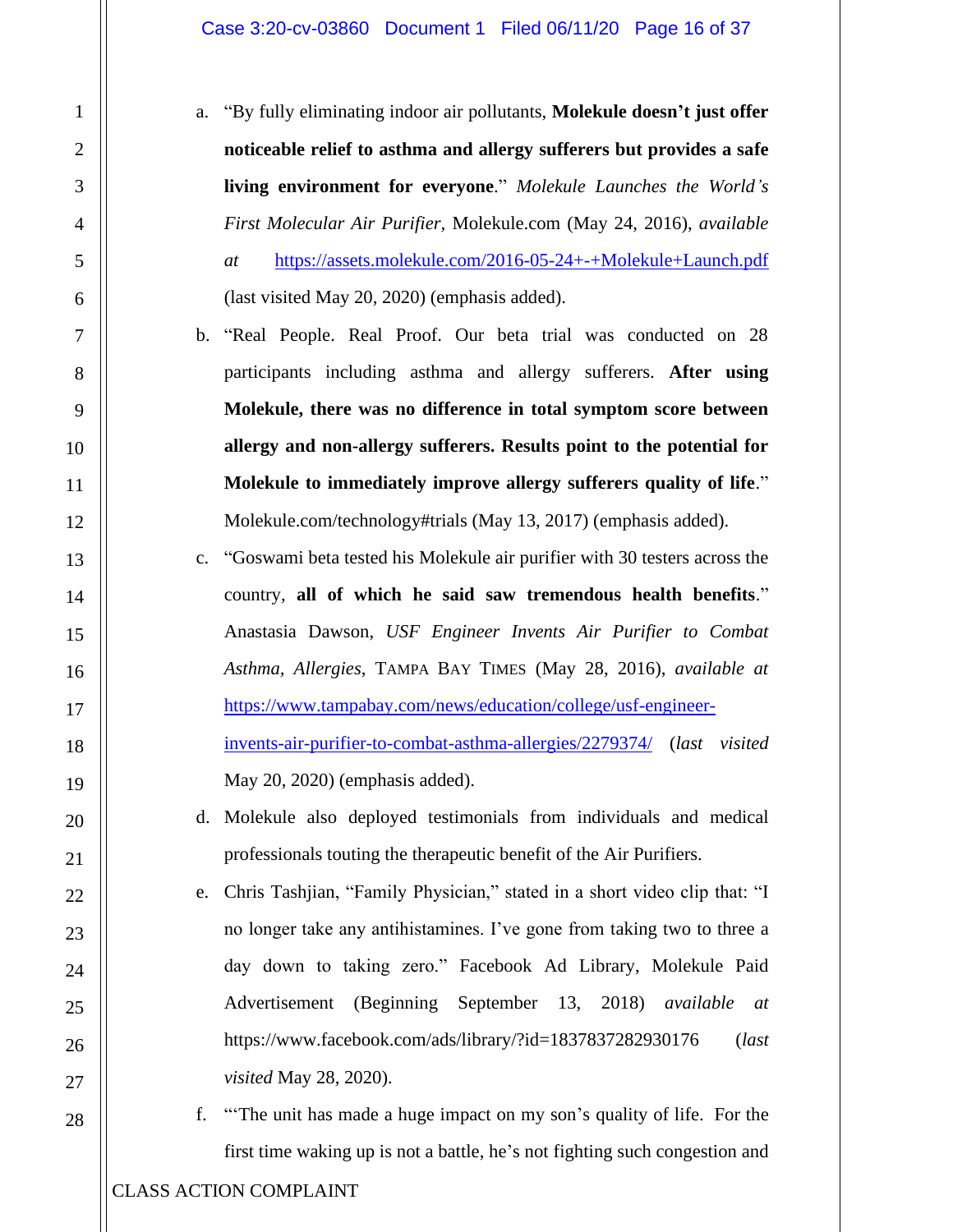is getting a good night sleep.' Jodie, Florida" Molekule.com (May 23, 2016)

- g. "'The thing that surprised me was getting rid of my red eyes and sneezing. Now I'm free of that and I'm so happy!' Tanvir, New York" Molekule.com (May 23, 2016)
- h. "'I had to visit the ER regularly. Its been eight months since I have been using Molekule's device, and I haven't been to the ER since.' Sandy, San Diego" Molekule.com (May 23, 2016)
- i. "THE MOM Jodie French 'Molekule has significantly reduced my allergy symptoms. I no longer have constant sinus pressure and irritated eyes. But the biggest change was for my son, Peyton, who's no longer battling congestion and finally getting a good night's sleep!" Molekule.com (May 13, 2017)
- j. "THE DOCTOR Dr. Stephen Liggett Assoc. VP of USF Health 'As a pulmonologist who also suffers from asthma I was very impressed by the results I experienced after only a few weeks of using the Molekule device. Despite trying different interventions and medications in the past, I was still experiencing many symptoms. But with Molekule, I finally felt less congestion, was not waking up with headaches in the morning, and had no nocturnal awakenings from my asthma. I feel that the technology holds great potential for future patients.'" Molekule.com (May 13, 2017).
	- k. "THE ALLERGY & ASTHMA SUFFERER Sandi Rosalia 'Before using Molekule I was going to the ER and my Allergist/Immunologist on a regular basis. It's been over a year and I haven't been back to the ER or to my doctor for my breathing treatments. Your product works and I feel so lucky to be part of the testing process.'" Molekule.com (May 13, 2017).

#### 42. **Claims Regarding Current Events.**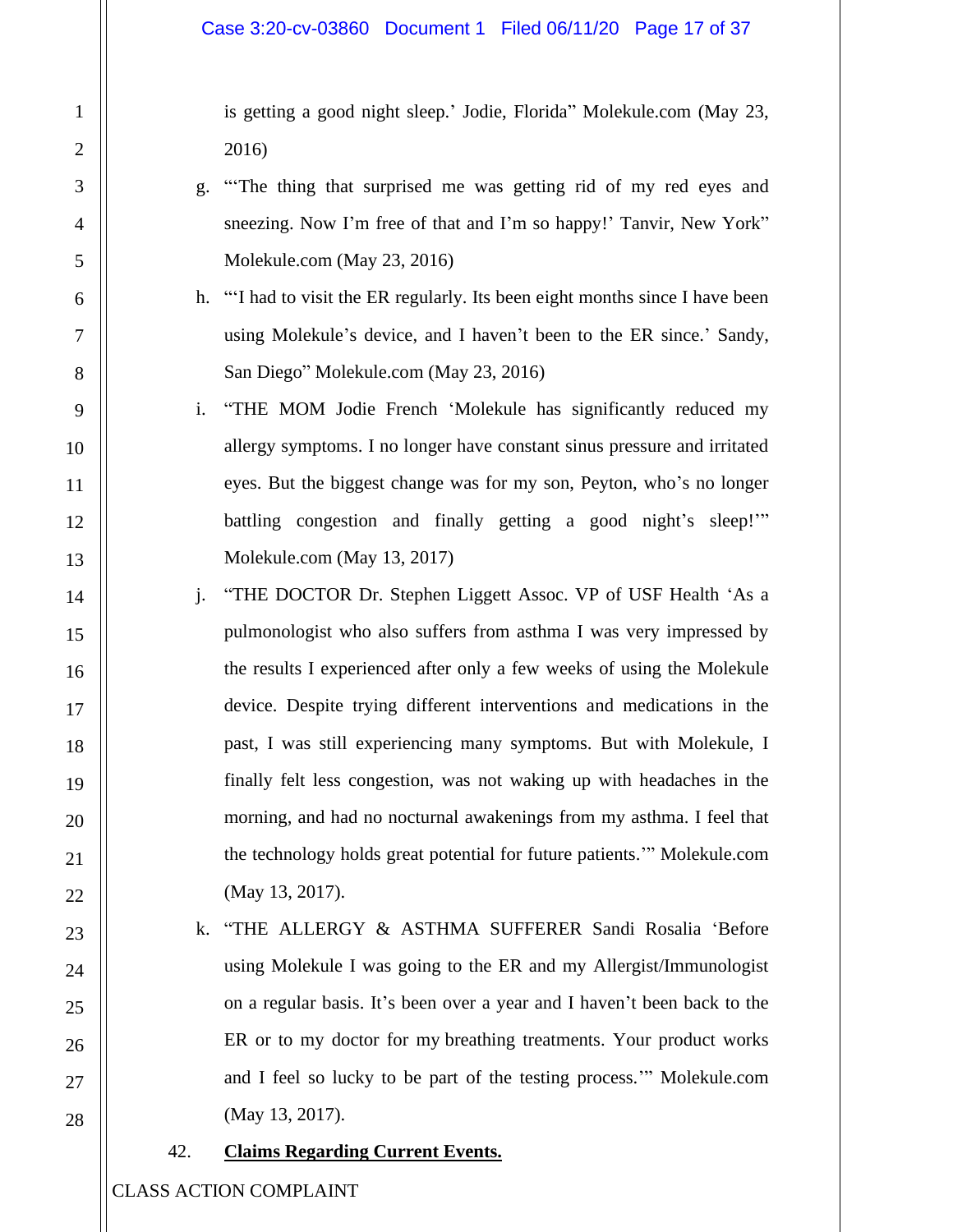- a. During the summer of 2018, while smoke generated by the Camp Fire wildfires rolled through Northern California, residents of the area noticed an uptick in Air Purifier advertising on their social media feeds. Sarah Emerson, *Startup Molekule Is Using the California Wildfires to Sell Its Crummy Air Purifier*, OneZero (October 29, 2019), *available at* [https://onezero.medium.com/startup-molekule-is-using-the-california](https://onezero.medium.com/startup-molekule-is-using-the-california-wildfires-to-sell-its-crummy-air-purifier-6de052c9f773)[wildfires-to-sell-its-crummy-air-purifier-6de052c9f773](https://onezero.medium.com/startup-molekule-is-using-the-california-wildfires-to-sell-its-crummy-air-purifier-6de052c9f773) (*last visited* May 27, 2020). Beginning in August 2018, Molekule ran ads claiming that the Air Purifier was capable of neutralizing the pollution caused by the wildfires.
- b. For example, in text superimposed over an aerial view of a burning forest: "Molekule air purifier destroys pollutants and gaseous chemicals in wildfire smoke. Unlike traditional air purifiers, Molekule uses nanoparticles on a light-activated filter to completely destroy dangerous pollutants and particulate matter **leaving only pure air**." Facebook Ad Library, Molekule Paid Advertisement (Beginning August 24, 2018) *available at* https://www.facebook.com/ads/library/?id=261833251110177 (*last*

*visited* May 27, 2020). c. Molekule has more recently attempted to capitalize on fear of the

d. Co-founder and Chief Scientist Yogi Goswami declared: "I am very confident that this technology will destroy Coronavirus. Although we have not tested it on that virus itself, we have tested it on viruses of that type." Angelina Salcedo, *Tampa Bay professor might have the answer to stopping coronavirus*, WTSP.com (Feb. 21, 2020), *available at* [https://www.wtsp.com/article/news/health/tampa-bay-researcher-might](https://www.wtsp.com/article/news/health/tampa-bay-researcher-might-have-the-answer-to-stopping-coronavirus/67-e91c5592-cc39-47b5-a4d9-aa1365c370a7)[have-the-answer-to-stopping-coronavirus/67-e91c5592-cc39-47b5-](https://www.wtsp.com/article/news/health/tampa-bay-researcher-might-have-the-answer-to-stopping-coronavirus/67-e91c5592-cc39-47b5-a4d9-aa1365c370a7)

[a4d9-aa1365c370a7](https://www.wtsp.com/article/news/health/tampa-bay-researcher-might-have-the-answer-to-stopping-coronavirus/67-e91c5592-cc39-47b5-a4d9-aa1365c370a7) (*last visited* May 27, 2020). Mr. Goswami

coronavirus.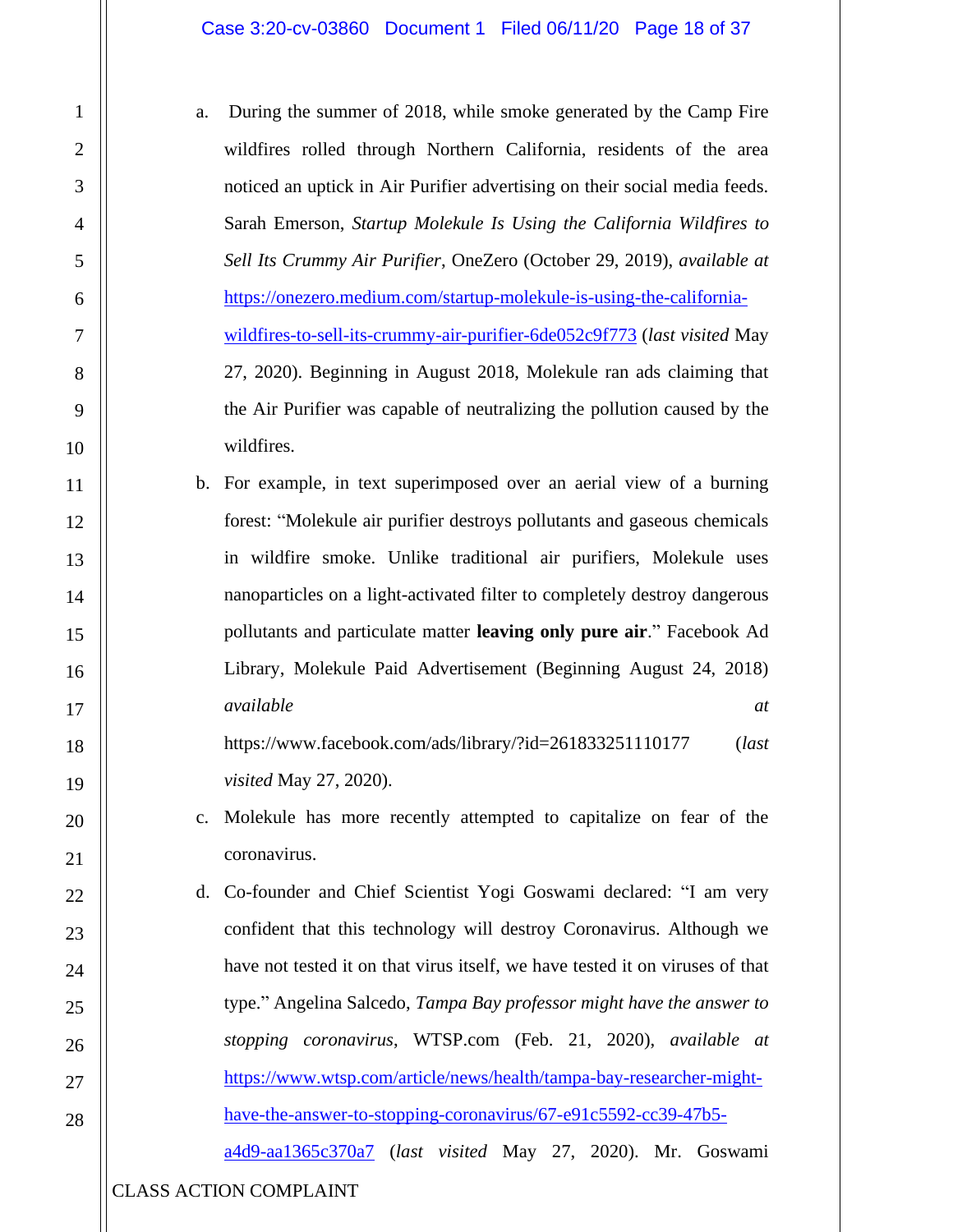continued: "You would put the units in the room where you're concerned about. There's a fan in the unit which sucks air into the unit and the air that comes out comes out totally clean. So, this is not a cure, but it reduces the risk of infection." *Id.*

e. Jaya Rao, also a co-founder and the daughter of Mr. Goswami, told an interviewer that "Coronavirus is actually a rather simple structure for us to be able to be destroy." Hailey Waller, *This Air Purifier Maker Is Accelerating Tests on Coronavirus*, Bloomberg.com (February 23, 2020), *available at* [https://www.bloomberg.com/news/articles/2020-02-](https://www.bloomberg.com/news/articles/2020-02-23/this-air-purifier-maker-is-accelerating-tests-on-coronavirus) [23/this-air-purifier-maker-is-accelerating-tests-on-coronavirus](https://www.bloomberg.com/news/articles/2020-02-23/this-air-purifier-maker-is-accelerating-tests-on-coronavirus) (*last visited* May 27, 2020).

43. Following the launch of the Molekule Air, Molekule's claims were largely repeated uncritically by multiple publications—but they did not hold up when examined. Multiple reputable organizations, including review publications like Consumer Reports and Wirecutter and industry watchdogs like the National Advertising Division have concluded that the Air Purifiers are not capable of effectively removing pollutants from the air or functioning as Defendant claims.

## **C. Molekule's Claims Were False and Misleading**

44. On October 31, 2019, Wirecutter, a New York Times-affiliated technology review publication, published a review and YouTube video that detailed the results of its testing and concluded "The Molekule is the worst performing air purifier that we have ever tested." Tim Heffernan, The Best Air Purifier, Wirecutter.com (May 13, 2020), *available at* [https://thewirecutter.com/reviews/best-air-purifier/#molekule-the-worst-air-purifier-weve-ever](https://thewirecutter.com/reviews/best-air-purifier/#molekule-the-worst-air-purifier-weve-ever-tested)[tested](https://thewirecutter.com/reviews/best-air-purifier/#molekule-the-worst-air-purifier-weve-ever-tested) (last visited May 21, 2020); Tim Heffernan, Molekule: The Worst Air Purifier We've Ever Tested, Youtube.com (Oct. 31, 2019), *available at* 

<https://www.youtube.com/watch?v=VM9CJZpqfpA> (last visited May 21, 2020).

45. Wirecutter's primary endeavor was to test Molekule's claim that: "Our scientifically-proven nanotechnology outperforms HEPA filters in every category of pollutant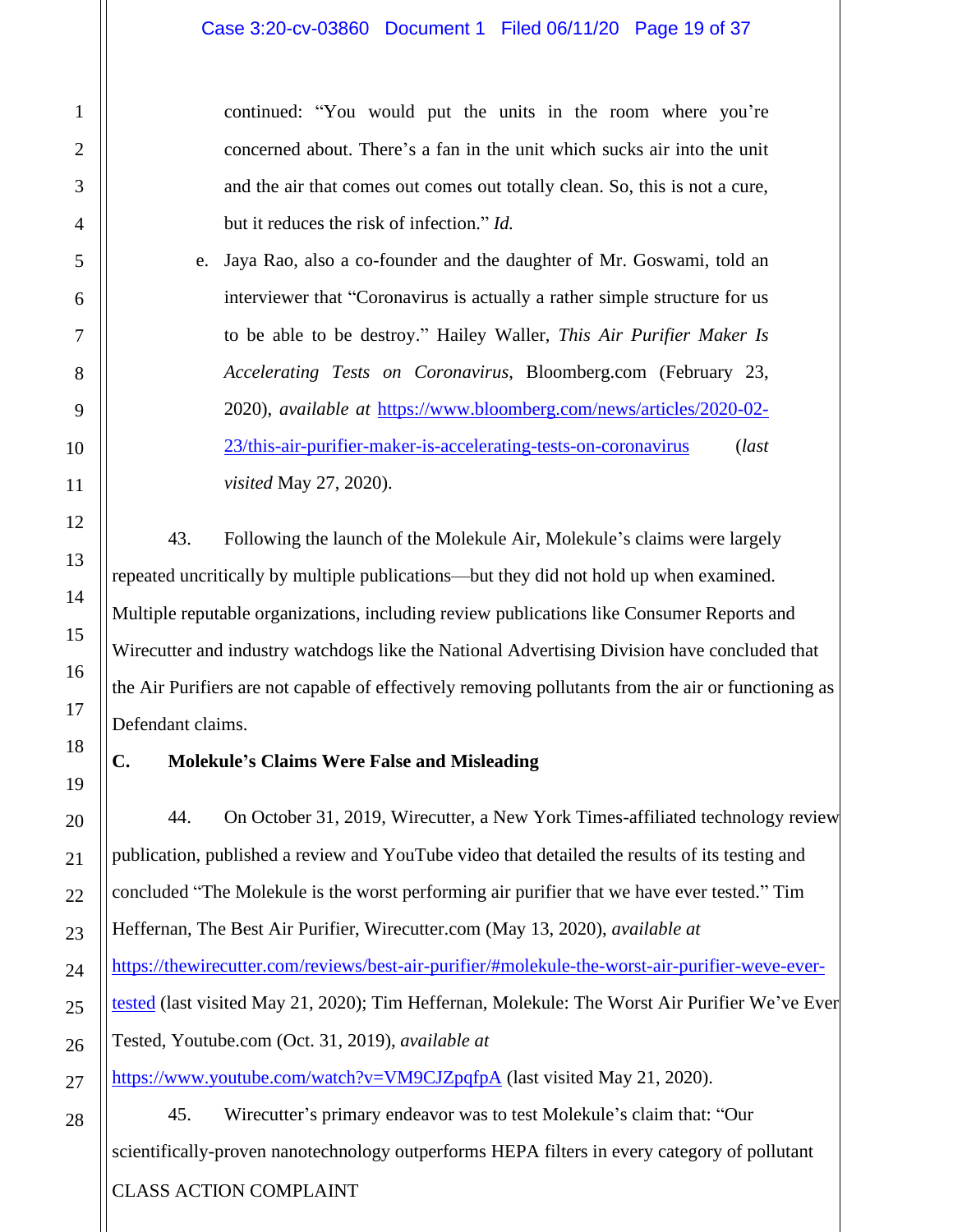#### Case 3:20-cv-03860 Document 1 Filed 06/11/20 Page 20 of 37

from well-known allergens like dust, pollen, and pet dander to microscopic pollutants like mold, viruses, bacteria, and gaseous chemicals." Tim Heffernan, The Best Air Purifier,

Thewirecutter.com (Feb. 25, 2020), *available at* [https://thewirecutter.com/reviews/best-air](https://thewirecutter.com/reviews/best-air-purifier/#molekule-the-worst-air-purifier-weve-ever-tested)[purifier/#molekule-the-worst-air-purifier-weve-ever-tested](https://thewirecutter.com/reviews/best-air-purifier/#molekule-the-worst-air-purifier-weve-ever-tested) (last visited April 2, 2020). To that end, the reviewer submitted a Molekule Air to a battery of standard tests in comparison with other air purifiers employing standard HEPA filter technology.

46. According to the reviewer, "[t]he Molekule turned in the worst performance on particulates of any purifier, of any size, of any price, that we have tested in the seven years that we have been producing this guide." Disturbingly, the testing found that "unlike the HEPA purifiers, all of which proved capable of deeply cleaning the air, the Molekule left the air heavily loaded with particulates on every setting." The review continues:

> At a certain point, these results look worse than what you see with no purifier running at all. In a pair of baseline background tests, which we use as a control measure, 0.3-micron particulate levels dropped by 13.9 and 15.3 percent on their own. That's due to settling, in which particles fall to a room's surfaces; agglomeration, in which two or more particles naturally combine to form a single particle; and ambient ventilation, which we standardized for all our tests. One possible reason the Molekule performed worse than background reduction is that its fan stirred up the air and kept particles from settling.

21 22

*Id.*

1

2

3

4

5

6

7

8

9

10

11

12

13

14

15

16

17

18

19

20

23

24

25

47. Wirecutter subsequently updated its air purifier guide on February 25, 2020, to reflect that Molekule had removed from its website the false claim that "Our scientificallyproven nanotechnology outperforms HEPA filters in every category of pollutant from wellknown allergens like dust, pollen, and pet dander to microscopic pollutants like mold, viruses, bacteria, and gaseous chemicals." *Id*.

48. Consumer Reports, a consumer-oriented non-profit organization,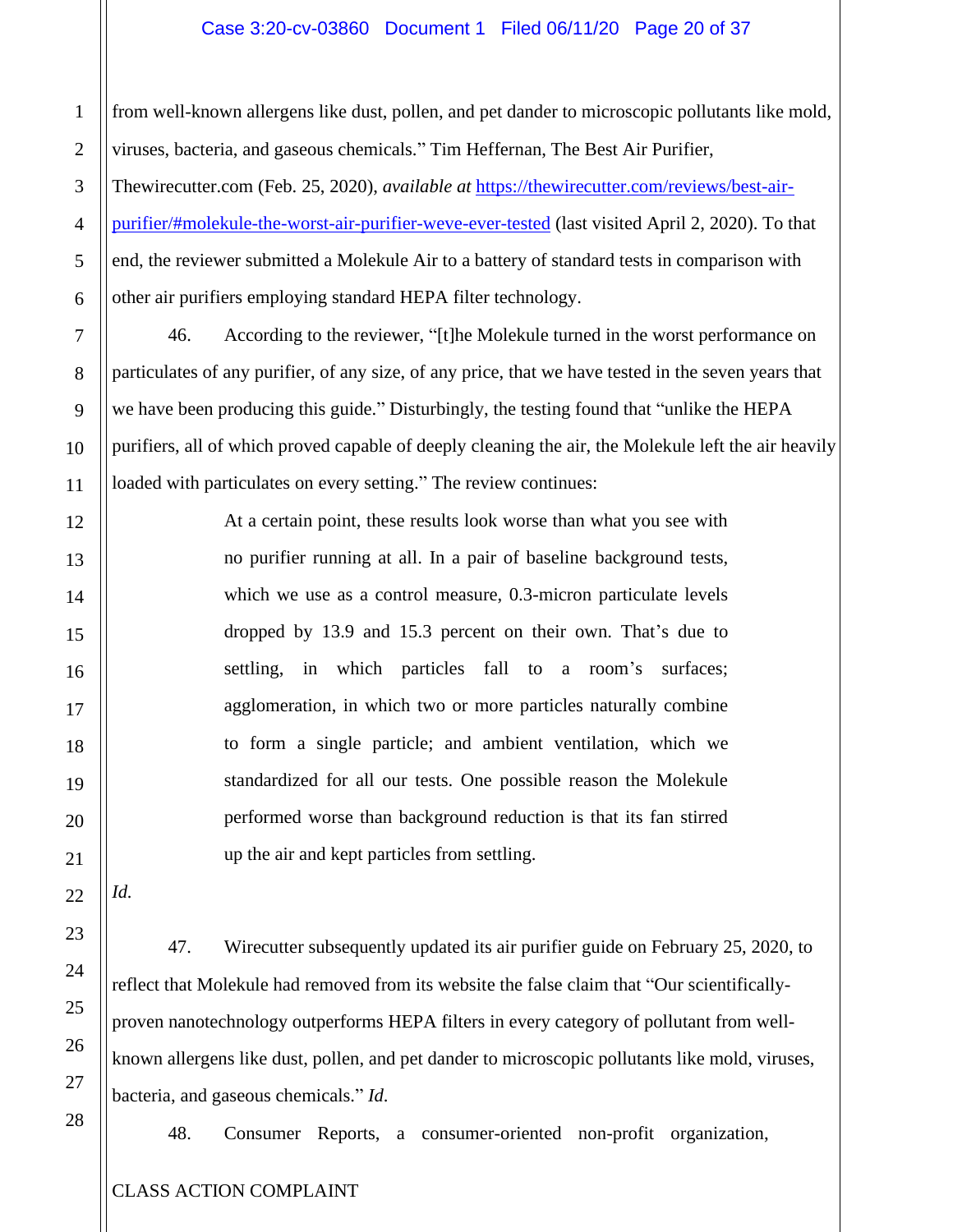#### Case 3:20-cv-03860 Document 1 Filed 06/11/20 Page 21 of 37

published its own review of the Molekule on December 9, 2019. That review found that the Molekule "almost flunked" the standard array of tests that air purifiers are put through, declaring: "It is the third-lowest-scoring air purifier of the 48 we tested." Perry Santanachote, *Does The Molekule Air Purifier Live Up To The Hype?*, Consumerreports.org (Dec. 9, 2019), *available at* [https://www.consumerreports.org/air](https://www.consumerreports.org/air-purifiers/molekule-air-purifier-review/)[purifiers/molekule-air-purifier-review/](https://www.consumerreports.org/air-purifiers/molekule-air-purifier-review/) (last visited April 2, 2020).

49. Consumer Reports' testing showed that the Molekule was "not proficient at catching larger airborne particles"—which would include the pollutants Molekule claims to destroy—indicating that "it's not getting enough air passing through the system." *Id.* At high speed, the device received "a Fair rating for smoke and dust removal" and "a Poor—the lowest score possible—at low speed." *Id.*

50. Additionally, Consumer Reports disputed Molekule's claim that the Molekule Air was rated for a room of up to 600 square feet:

> The manufacturer says the Molekule Air is sized for rooms up to 600 square feet, but its performance in our tests ranks it among compact models that are designed for small rooms. Based on our lab's calculated rate at which it can process the the air, the Molekule Air wouldn't be able to handle any room larger than 100 square feet.

*Id.* 

51. The Wirecutter and Consumer Reports findings were subsequently corroborated in private proceedings against Defendant. Dyson, Inc., a maker of competing air purifiers, initiated a proceeding before the National Advertising Division ("NAD"), a Better Business Bureau affiliate organization that independently evaluates national advertising and enforces standards of truth and accuracy in advertising claims. Dyson challenged twenty-six claims made on Defendant's website, YouTube videos, and social media, in testimonials, and other online advertisements. Those claims fell into the following categories: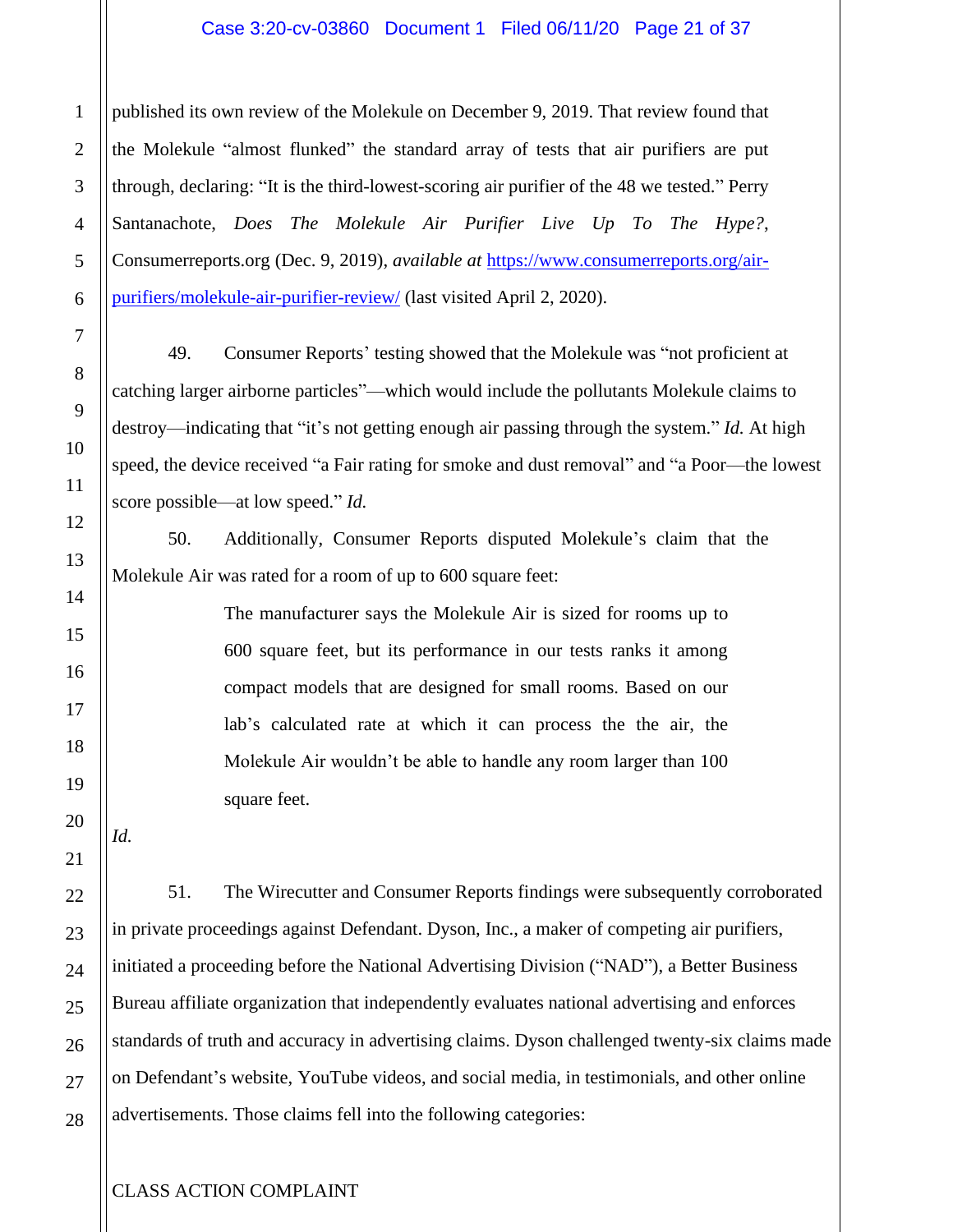- a. Claims that the Air Purifier, or the PECO technology, as deployed in the Air Purifier, "completely 'eliminates,' 'destroys,' or 'permanently removes' all indoor air pollution or any specific bioaerosol;"
- b. Claims quantifying the Air Purifier performance, *e.g.*, claims such as a "specific bioaerosol was completely eliminated (reduced to 0%)" and that the Air Purifier "destroys 1 million allergens in 4 minutes;"
- c. VOC elimination claims, including the claim that "Independent lab results have shown that PECO destroys VOCs quickly and efficiently";
- d. Claims regarding the Air Purifier's performance in large rooms, such as "Made for large rooms. Molekule is able to completely replace the air in a 600 square foot room (large living room) once an hour;"
- e. Claims by Molekule that its PECO technology is superior to HEPA technology; and
- f. Claims that the Air Purifier can provide allergy and asthma symptom relief.

52. On October 25, 2019, the NAD issued a decision finding all twenty-six of Molekule's advertising claims to be unsubstantiated and recommending that they be withdrawn. For example, NAD concluded that Molekule had provided evidence that was "insufficiently reliable to provide a reasonable basis for" its claims regarding the efficacy of the Air Purifier and its ability to eliminate or destroy pollution, noting that the testing results submitted by Molekule called into question whether the Air Purifier would have the benefits claimed "under real-world conditions." *NAD Recommends Molekule Discontinue Pollution Elimination, Asthma and Allergy Symptom Relief Claims for its Molekule Home One Air Purifier; Advertiser to Appeal Certain Findings*, BBB National Programs Archive (Oct. 25, 2019) *available at* [https://bbbprograms.org/archive/nad-recommends-molekule-discontinue-pollution-elimination](https://bbbprograms.org/archive/nad-recommends-molekule-discontinue-pollution-elimination-asthma-and-allergy-symptom-relief-claims-for-its-molekule-home-one-air-purifier-advertiser-to-appeal-certain-findings/)[asthma-and-allergy-symptom-relief-claims-for-its-molekule-home-one-air-purifier-advertiser-to](https://bbbprograms.org/archive/nad-recommends-molekule-discontinue-pollution-elimination-asthma-and-allergy-symptom-relief-claims-for-its-molekule-home-one-air-purifier-advertiser-to-appeal-certain-findings/)[appeal-certain-findings/](https://bbbprograms.org/archive/nad-recommends-molekule-discontinue-pollution-elimination-asthma-and-allergy-symptom-relief-claims-for-its-molekule-home-one-air-purifier-advertiser-to-appeal-certain-findings/) (*last visited* May 21, 2020). NAD also found that Molekule had provided evidence insufficient to "substantiate claims about product performance for either

1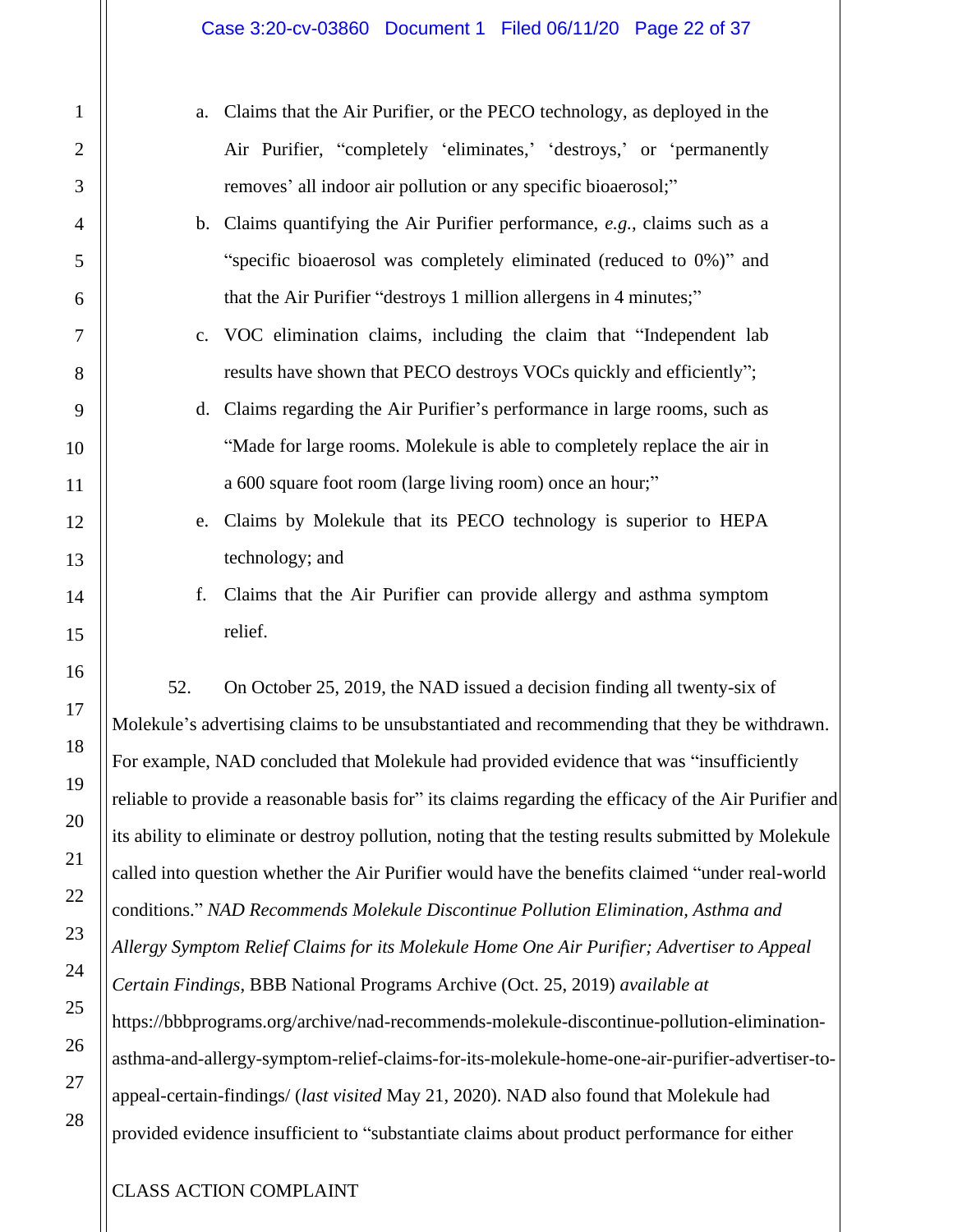PECO or HEPA, or Molekule's comparative superiority claims of PECO versus HEPA . . . and recommended they be discontinued." *Id.*

53. NAD also considered Molekule's claims (including those based on Defendant's own studies, independent testing, and testimonials from doctors and patients) regarding the therapeutic benefits of the Air Purifiers for allergies and asthma. Molekule targeted asthma sufferers with its advertising, making claims such as:

> Real people. Real proof. Our beta trial was conducted on 28 participants including asthma and allergy sufferers. After using Molekule, there was no difference in total symptom score between allergy and non-allergy sufferers. Results point to the potential for Molekule to immediately improve allergy sufferers['] quality of life.

NAD determined that Molekule's allergy and asthma symptom relief claims, including the "Real people. Real Proof" claim, "and claims referencing (explicitly or implicitly) its Beta Trial and Expanded Study, were unsupported and recommended that they be discontinued." *Id.*

54. NAD noted that Molekule did not provide important information on the two human studies it had conducted and found that both studies were insufficient basis for its claims, citing the small study populations and lack of blinding. NAD also found that much of the "independent" research on which Molekule's claims relied was done either at a lab where Molekule's founder is a director or at a lab that the company sponsors. NAD also concluded that the evidence submitted by Molekule failed to "provide reliable support for the consumer and doctor testimonials containing allergy and asthma symptom relief claims . . . ." *Id.* <sup>3</sup>

55. Molekule agreed to withdraw the majority of the challenged claims from its advertising but appealed NAD's findings regarding its pollution elimination claims (excluding

3 For example, the "Real People. Real Proof" study was conducted by Dr. Nikhil G. Rao on a group of twenty eight participants. There was no blinding in the study and Dr. Rao is an interested party, as he "has been the chief medical advisor to Molekule . . . since its inception." Nikhil Rao, MD, ISEAI.org, *available at* [https://iseai.org/nikhil](https://iseai.org/nikhil-rao-md/)[rao-md/](https://iseai.org/nikhil-rao-md/) (last visited May 21, 2020).

1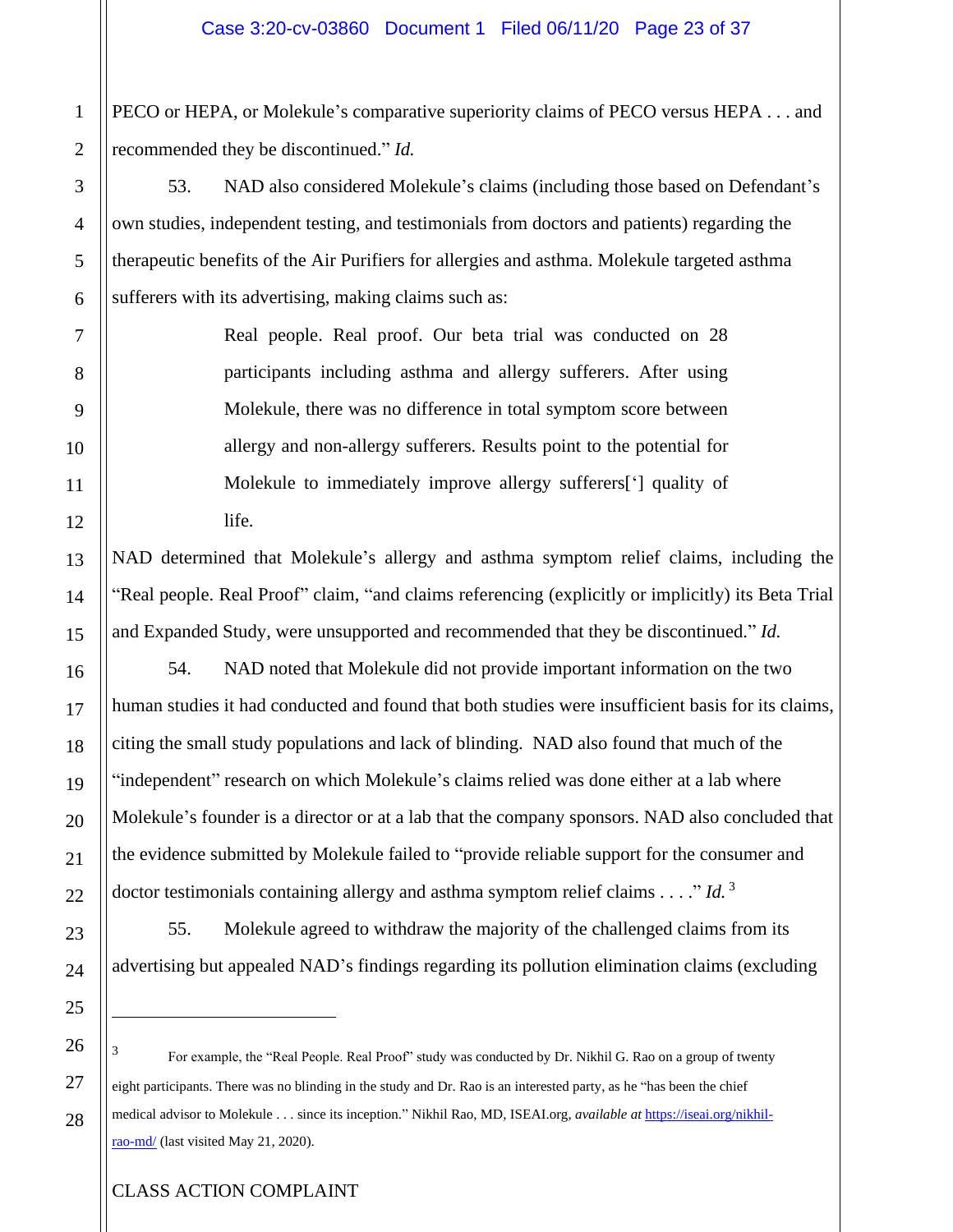claims regarding quantified pollution elimination) and claims to the comparative superiority of PECO technology over HEPA technology.

56. On March 26, 2020, a panel of the National Advertising Review Board ("NARB"), the appellate body responsible for review of NAD decisions, issued a determination on Molekule's appeal. It upheld NAD's recommendation that "Molekule discontinue or modify certain non-quantified pollution elimination claims for [the Air Purifier], and discontinue the challenged comparative superiority claims versus air purifiers that contain HEPA filters." *NARB Finds Supported Claims by Molekule that the PECO Filter of its MH1 Air Purifier Can Address Bioaerosol and VOC Pollution; Recommends Discontinuance or Modification of Other Claims, Including Discontinuance of Superiority Claims vs. HEPA Filters*, BBB National Programs, Inc. (Mar 26, 2020), *available at* [https://www.prnewswire.com/news-releases/narb-finds-supported](https://www.prnewswire.com/news-releases/narb-finds-supported-claims-by-molekule-that-the-peco-filter-of-its-mh1-air-purifier-can-address-bioaerosol-and-voc-pollution-recommends-discontinuance-or-modification-of-other-claims-including-discontinuance-of-superiority-clai-301030514.html)[claims-by-molekule-that-the-peco-filter-of-its-mh1-air-purifier-can-address-bioaerosol-and-voc](https://www.prnewswire.com/news-releases/narb-finds-supported-claims-by-molekule-that-the-peco-filter-of-its-mh1-air-purifier-can-address-bioaerosol-and-voc-pollution-recommends-discontinuance-or-modification-of-other-claims-including-discontinuance-of-superiority-clai-301030514.html)[pollution-recommends-discontinuance-or-modification-of-other-claims-including](https://www.prnewswire.com/news-releases/narb-finds-supported-claims-by-molekule-that-the-peco-filter-of-its-mh1-air-purifier-can-address-bioaerosol-and-voc-pollution-recommends-discontinuance-or-modification-of-other-claims-including-discontinuance-of-superiority-clai-301030514.html)[discontinuance-of-superiority-clai-301030514.html](https://www.prnewswire.com/news-releases/narb-finds-supported-claims-by-molekule-that-the-peco-filter-of-its-mh1-air-purifier-can-address-bioaerosol-and-voc-pollution-recommends-discontinuance-or-modification-of-other-claims-including-discontinuance-of-superiority-clai-301030514.html) (*last visited* May 21, 2020).

57. Although NARB determined that Molekule had sufficiently supported its claim that PECO technology as deployed in the Air Purifier "can address bioaerosol and VOC pollution" and that the Air Purifiers can "destroy[] pollutants at the molecular level," the panel agreed with NAD's previous conclusions regarding Molekule's claims of superiority over HEPA and claims that the Air Purifier "removes or destroys all pollutants in a room or completely eliminates such pollutants." *Id.* NARB recommended that Molekule discontinue all such claims, and "Molekule stated that it will comply with the panel's recommendations." *Id.*

**D. Plaintiff and Class Members Relied on Molekule's False Representations**

58. Defendant's misrepresentations and false statements were woven into an extensive and long-term advertising campaign that began on or before the launch of the Air Purifiers in May of 2016. Defendant spent at least hundreds of thousands of dollars—likely millions—to spread false claims about the Air Purifiers through its own website, social media, interviews with traditional media, YouTube, and other fora

CLASS ACTION COMPLAINT 59. Molekule and its founders authored these false and misleading claims and promoted them through various outlets, including through third party publications who repeated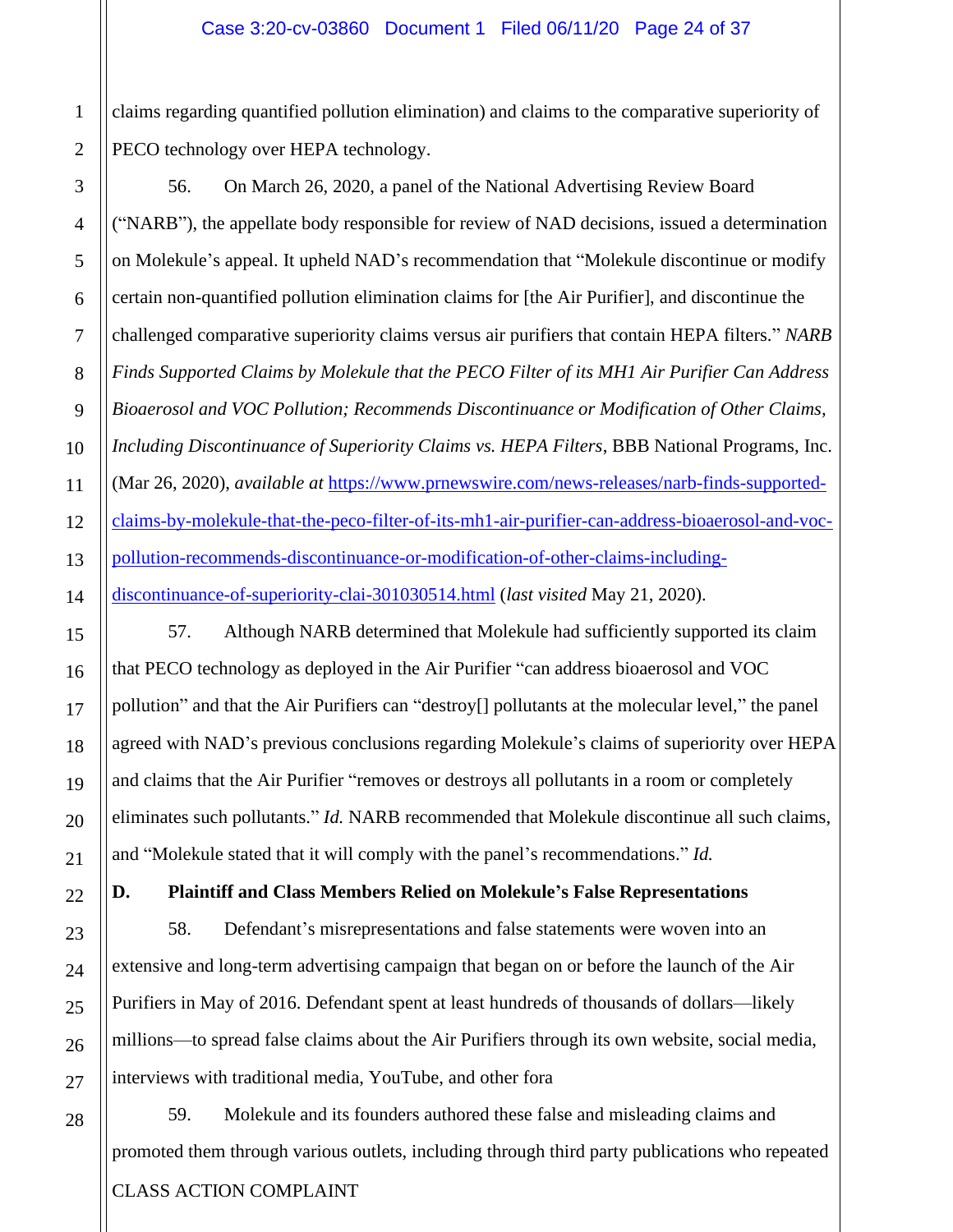Molekule's claims without question. Molekule's intent was to cause a "buzz" that would attract customers and construct a veneer of credibility around their falsehoods. They largely succeeded.

60. These misleading ads were viewed by millions and drove sales of Air Purifiers across the country. As described above, Plaintiff first saw Defendant's wildfire-related advertisements in 2018 and found compelling Defendant's representation that the Air Purifier would "completely destroy dangerous pollutants and particulate matter leaving only pure air." Facebook Ad Library, Molekule Paid Advertisement (Beginning August 24, 2018) *available at* https://www.facebook.com/ads/library/?id=261833251110177 (*last visited* May 27, 2020). This was false. The Air Purifiers have been proven ineffective at removing particulates from the air and would not be able to "leav[e] only pure air."

61. Plaintiff was familiar with Defendant's claims regarding the superiority of its PECO filters over HEPA filters. This was a critical selling point for Mr. Poznansky, as he was hoping to purchase the most effective air purifier available. And this was a core theme in Defendant's advertising, at least until Wirecutter published its test results showing that the Air Purifiers are dramatically less effective than comparable HEPA air purifiers. After that review was released Defendant removed this claim from its website. But, by that point, Plaintiff and many other members of the class had seen these false claims and purchased Air Purifiers in reliance on them.

CLASS ACTION COMPLAINT 62. Mr. Poznansky also believed, based on his familiarity with Defendant's claims, that the Air Purifiers would eliminate airborne allergens indoors and thereby completely ameliorate allergy symptoms. This claim is also false or, at the very least, made recklessly and without substantiation. NAD considered evidence submitted by Molekule in support of its allergy and asthma symptom relief claims and concluded that Molekule had failed to "provide reliable support for the consumer and doctor testimonials containing allergy and asthma symptom relief claims . . . ."*NAD Recommends Molekule Discontinue Pollution Elimination, Asthma and Allergy Symptom Relief Claims for its Molekule Home One Air Purifier; Advertiser to Appeal Certain Findings*, BBB National Programs Archive (Oct. 25, 2019) *available at* [https://bbbprograms.org/archive/nad-recommends-molekule-discontinue-pollution-elimination](https://bbbprograms.org/archive/nad-recommends-molekule-discontinue-pollution-elimination-asthma-and-allergy-symptom-relief-claims-for-its-molekule-home-one-air-purifier-advertiser-to-appeal-certain-findings/)[asthma-and-allergy-symptom-relief-claims-for-its-molekule-home-one-air-purifier-advertiser-to-](https://bbbprograms.org/archive/nad-recommends-molekule-discontinue-pollution-elimination-asthma-and-allergy-symptom-relief-claims-for-its-molekule-home-one-air-purifier-advertiser-to-appeal-certain-findings/)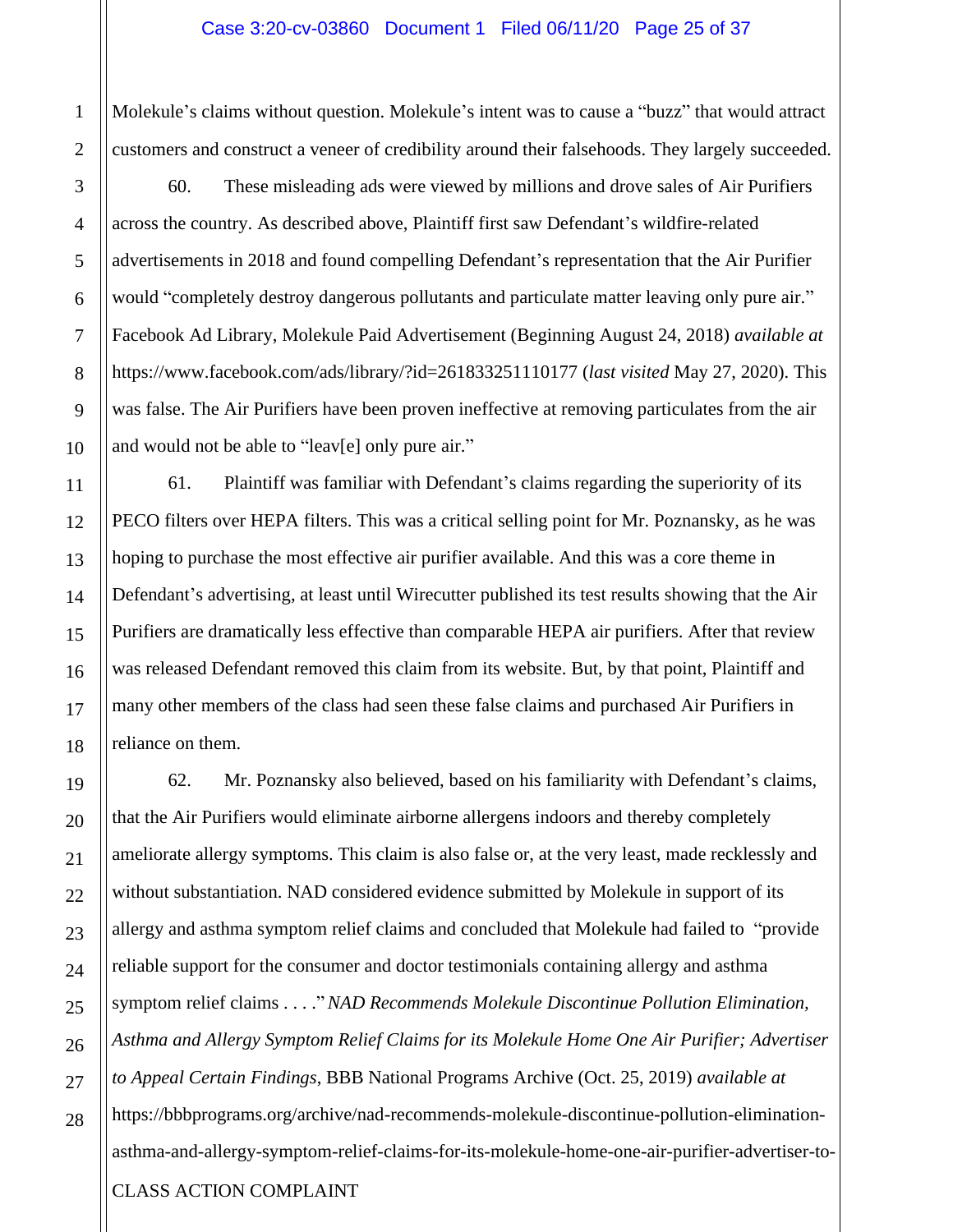[appeal-certain-findings/](https://bbbprograms.org/archive/nad-recommends-molekule-discontinue-pollution-elimination-asthma-and-allergy-symptom-relief-claims-for-its-molekule-home-one-air-purifier-advertiser-to-appeal-certain-findings/) (*last visited* May 21, 2020). Moreover, this claim is contradicted by the fact the Air Purifiers are ineffective at removing particulates—like allergens—from the air.

63. One critical factor in Mr. Poznansky's decision to purchase an Air Purifier was his belief that it could protect him from coronavirus. Mr. Poznansky had seen Defendant's claims regarding the ability of Air Purifiers kill ninety-nine per cent of viruses, a claim which Molekule began making as early as 2016. He also read an interview with Jaya Rao, co-founder of Molekule, which described Ms. Rao receiving a "warm welcome" from passengers "freaked out about all this viral stuff" when she plugged in an Air Purifier for use on a cross-country flight. After detailing Defendant's purported efforts to test the ability of the Air Purifiers to kill coronavirus, Ms. Rao asserted that "Coronavirus is actually a rather simple structure for us to be able to be destroy." Hailey Waller, *This Air Purifier Maker Is Accelerating Tests on Coronavirus*, Bloomberg.com (February 23, 2020), *available at* [https://www.bloomberg.com/news/articles/2020-02-23/this-air-purifier-maker-is-accelerating](https://www.bloomberg.com/news/articles/2020-02-23/this-air-purifier-maker-is-accelerating-tests-on-coronavirus)[tests-on-coronavirus](https://www.bloomberg.com/news/articles/2020-02-23/this-air-purifier-maker-is-accelerating-tests-on-coronavirus) (*last visited* May 27, 2020). Based on this interview and Molekule's claims regarding the abilities of the Air Purifiers, Mr. Poznansky believed that an Air Purifier could serve as an effective prophylactic against coronavirus. He was not aware that Molekule's statements were false and/or misleading, as they were based on testing conducted by interested

parties and/or under highly controlled conditions that do not mimic the actual operating environment in which an Air Purifier operates. Additionally, Molekule has admitted that it has not conducted such testing on the Covid-19 virus but only on "proxy viruses." *Id.*

64. The members of the Class also relied on various other false claims made by Molekule in purchasing Air Purifiers. Many Class members were impressed by Molekule's claims that the Air Purifiers are capable of achieving quantified benchmarks (for example, that an Air Purifier "destroys 1 million allergens in 4 minutes"), which were typically communicated graphically. But, as confirmed in the NAD proceeding, these claims are misleading as they are the results of controlled test conditions and have little relevance to the capabilities of the Air Purifiers when operating in the real world.

CLASS ACTION COMPLAINT 65. Nearly all types of Molekule's claims were bolstered by Molekule's assertion it was communicating the results of "independent testing," and many class Members found this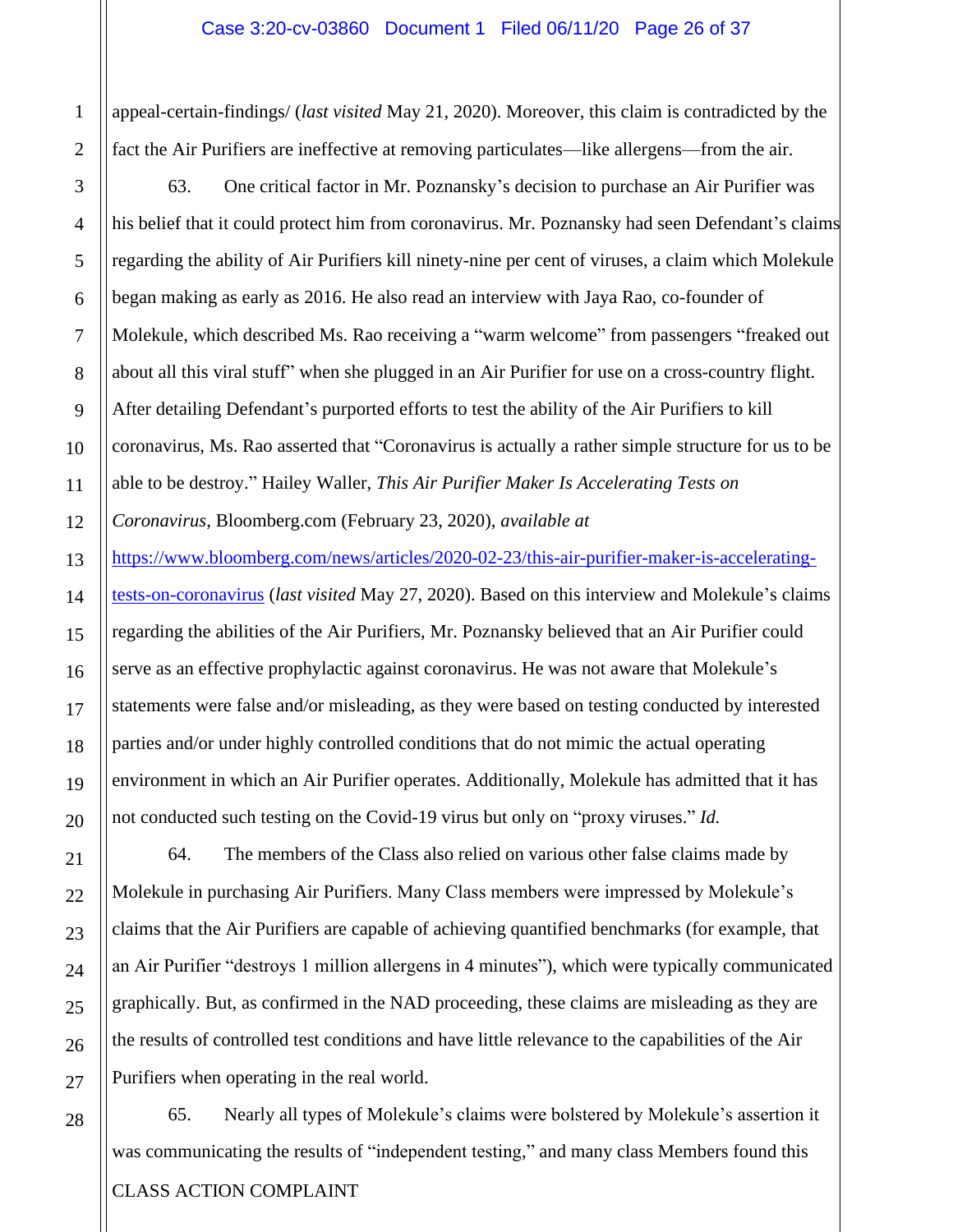compelling. But it is now clear that these tests were anything but independent as they were conducted by parties connected to Defendant and were critically flawed.

66. Finally, Defendant has claimed from the launch of the Air Purifiers that the devices are capable of performing in rooms of up to a certain size—600 square feet for the Molekule Air, and 250 square feet for the Air Mini and Air Mini+. Plaintiff and Members of the Class relied on these representations in choosing to purchase the Air Purifiers, but these claims are also false. Consumer Reports found that the Molekule Air would be capable of effectively cleaning a room of no more than 100 square feet, an 84 per cent reduction in performance capability.

67. Defendant voiced their false and misleading claims in many venues over a multiyear period with the intent to instill in consumers the belief that the Air Purifiers were vastly superior to existing technology and capable of completely eradicating pollutants and other undesirable particles from indoor spaces. Plaintiff and the members of the Class saw these claims and relied on them in purchasing the Air Purifiers, believing that they were buying the best air purifiers available when in fact they were purchasing air purifiers that are largely ineffective.

#### **E. Molekule Concealed the Defect in the Air Purifiers**

68. Molekule designed, manufactured, marketed, and sold Air Purifiers across the United States while knowingly concealing the Defect in the Air Purifiers.

69. As described by Wirecutter and Consumer Reports testing and reviews, and the findings of NAD and NARB, the Air Purifiers are incapable of performing as advertised. The Air Purifiers are unable to clean air at anywhere near the efficacy claimed by Defendant, perform substantially worse than competing air purifiers, especially those utilizing HEPA filters, and do not offer the therapeutic benefits claimed by Molekule. Consequentially, Molekule's claims regarding the performance, capabilities, and therapeutic benefits of the Air Purifiers were false and misleading.

70. Defendant's claims were material to Plaintiff and the members of the Class but Molekule did not disclose to purchasers of the Air Purifiers that the devices were defective and unable to fulfill many of Molekule's advertising claims. As a result, Plaintiff and the members of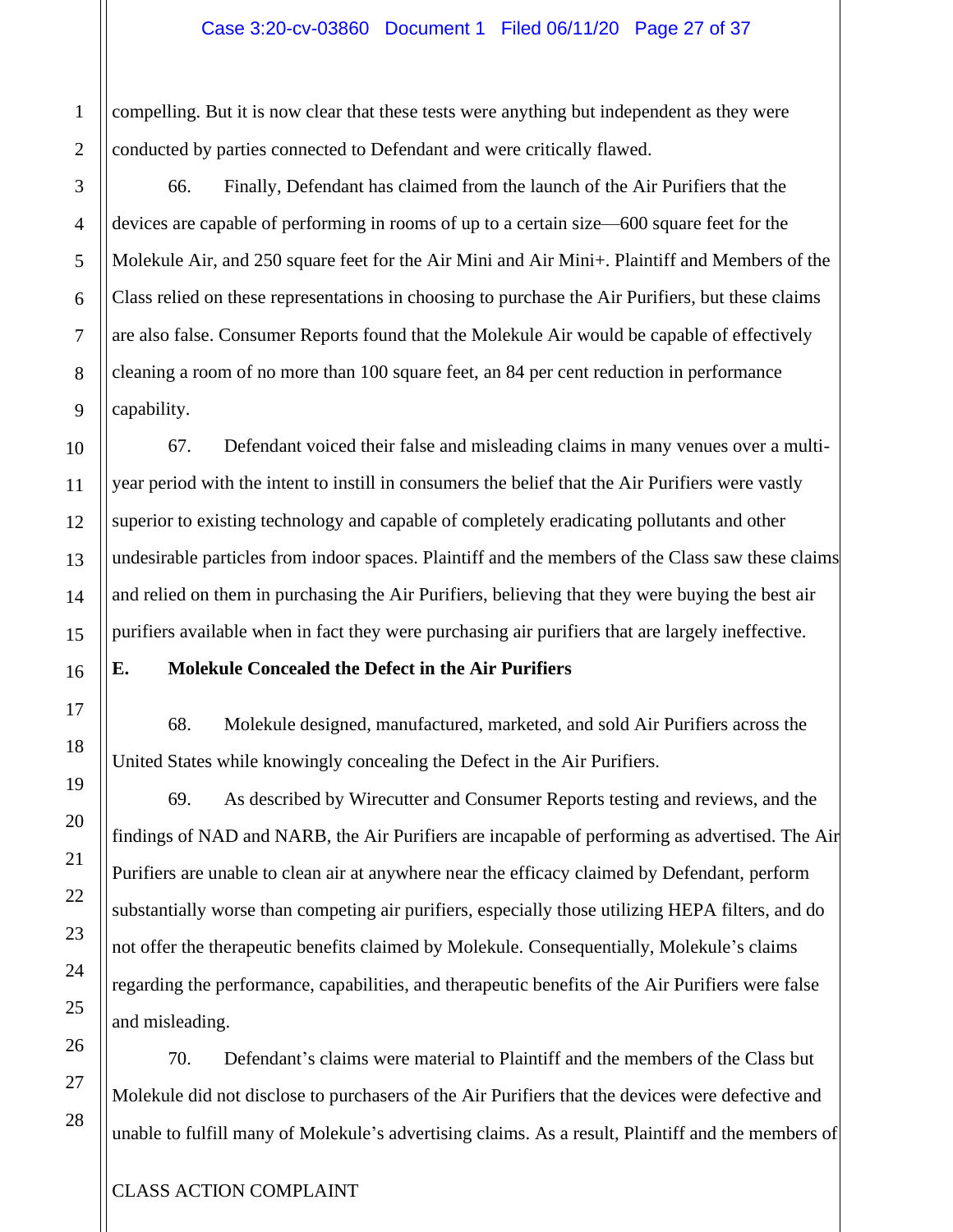#### Case 3:20-cv-03860 Document 1 Filed 06/11/20 Page 28 of 37

the class purchased devices that they would not have otherwise purchased or for which they would have paid less. Many members of the Class relied on Defendant's assertions that the Air Purifiers was capable of producing specific outcomes—*e.g.*, reducing asthma and allergy symptoms or "completely eliminating the full spectrum of indoor pollutants"—and received devices that were unfit for the purposes for which they were purchased.

71. Defendant's greed-driven scheme won the company acclaim, sales, and nearly a hundred million dollars in venture capital investments at the expense of Plaintiff and Class members across the country and in violation of applicable law.

#### **CLASS ACTION ALLEGATIONS**

72. Plaintiff brings this lawsuit on behalf of himself and all similarly situated individuals and entities, pursuant to Federal Rule of Civil Procedure  $23(a)$ ,  $23(b)(2)$ ,  $23(b)(3)$ , and/or  $23(c)(4)$ . Specifically, the classes consist of:

#### **Nationwide Class**

All persons in the United States who purchased an Air Purifier.

#### **California Subclass**

All persons in the state of California who purchased an Air Purifier.

73. The Nationwide Class and California Subclass are together referred to herein as the "Class." Excluded from the Class are: (a) any Judge presiding over this action and members of their immediate families; (b) Defendant and their subsidiaries and affiliates; and (c) all persons who properly execute and file a timely request for exclusion from the Class.

74. **Numerosity**: The Class is comprised of thousands of owners of Air Purifiers, making joinder of all Class members impractical. Moreover, the Class is composed of an easily ascertainable, self-identifying set of individuals and entities that purchased Air Purifiers. The precise number of Class members can be ascertained through discovery, which includes Molekule's records. The disposition of their claims through a class action will benefit both the parties and this Court.

CLASS ACTION COMPLAINT 75. **Commonality**: There are questions of law and fact common to the Class that will materially advance the litigation, and these common questions predominate over any questions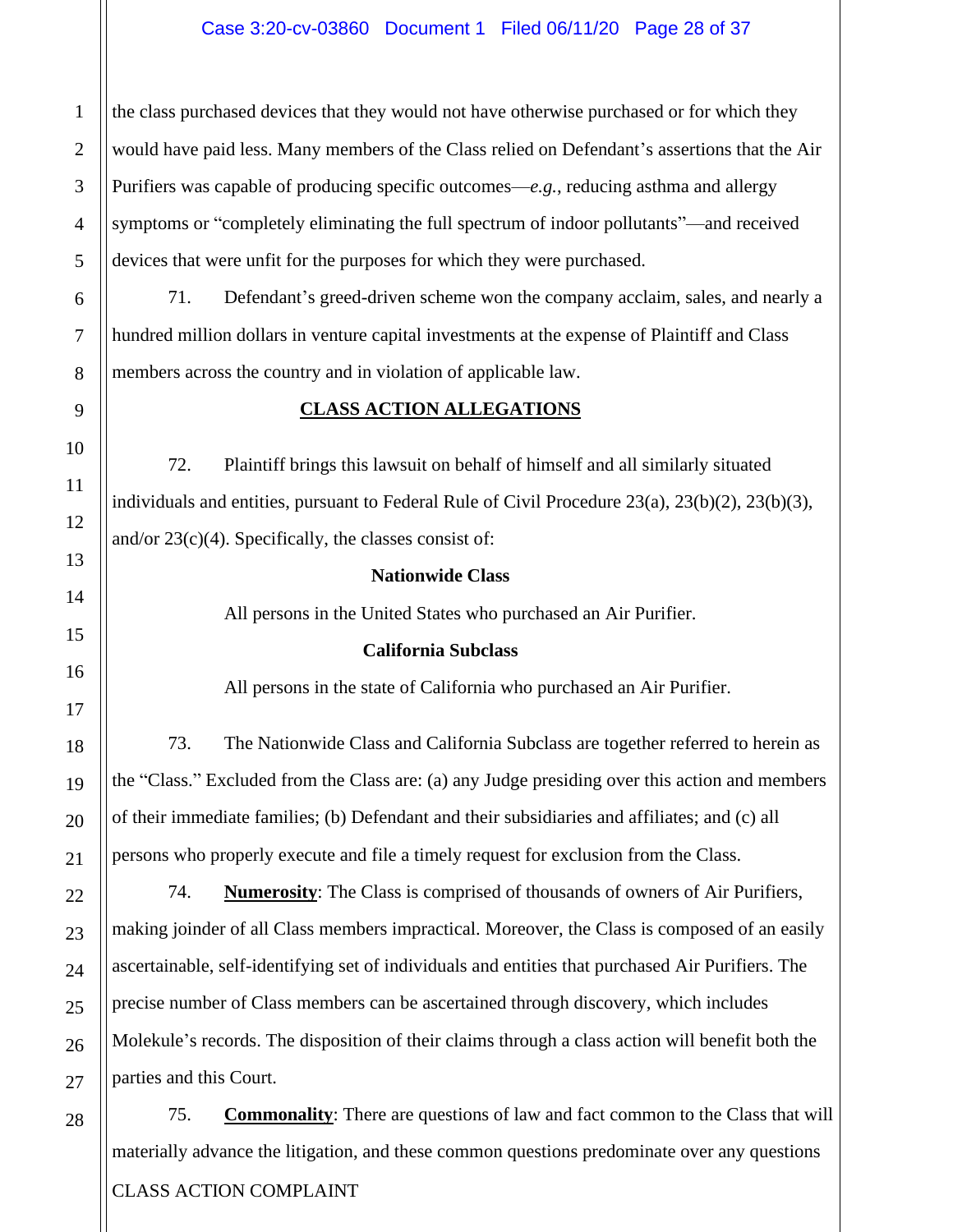# Case 3:20-cv-03860 Document 1 Filed 06/11/20 Page 29 of 37

| $\mathbf{1}$   | affecting only individual Class members. Among the questions common to the Class are: |                                                                         |
|----------------|---------------------------------------------------------------------------------------|-------------------------------------------------------------------------|
| $\overline{2}$ | a.                                                                                    | Whether the PECO filter or Air Purifiers are defective;                 |
| 3              | $\mathbf b$ .                                                                         | The origins and implementation of, and the justifications for, if any,  |
| 4              |                                                                                       | Molekule's policies and technology relating to the Defect and its       |
| 5              |                                                                                       | manifestation in the Air Purifiers;                                     |
| 6              | $\mathbf{c}$ .                                                                        | Whether Air Purifiers are plagued by a defect $(s)$ that causes them to |
| 7              |                                                                                       | purify the air far less effectively than advertised;                    |
| 8              | d.                                                                                    | When Molekule became aware of the Defect in the Air Purifiers and       |
| 9              |                                                                                       | how it responded to that knowledge;                                     |
| 10             | e.                                                                                    | Whether Molekule actively concealed and/or failed to notify             |
| 11             |                                                                                       | consumers of the Defect in the Air Purifiers;                           |
| 12             | f.                                                                                    | Whether Defendant knew of these issues but failed to disclose the       |
| 13             |                                                                                       | problems and their consequences to their customers;                     |
| 14             | g.                                                                                    | Whether a reasonable consumer would consider the Defect and its         |
| 15             |                                                                                       | consequences to be material;                                            |
| 16             | h.                                                                                    | Whether Defendant's conduct violates state consumer protection          |
| 17             |                                                                                       | laws as asserted herein;                                                |
| 18             | i.                                                                                    | Whether Defendant's sale of defective Air Purifiers is unfair, false,   |
| 19             |                                                                                       | misleading, or deceptive acts in the conduct of any trade or            |
| 20             |                                                                                       | commerce;                                                               |
| 21             | j.                                                                                    | Whether Plaintiff and the other Class members overpaid for their Air    |
| 22             |                                                                                       | Purifiers as a result of the Defect alleged herein;                     |
| 23             | k.                                                                                    | Whether Plaintiff and Class Members would have purchased their          |
| 24             |                                                                                       | Air Purifiers, and whether they would have paid a lower price for       |
| 25             |                                                                                       | them, had they known that they contained the Defect and were            |
| 26             |                                                                                       | unable to effectively remove pollutants from the air at the time of     |
| 27             |                                                                                       | purchase;                                                               |
| 28             | $\mathbf{1}$ .                                                                        | Whether Plaintiff and the Class are entitled to compensatory            |
|                |                                                                                       | damages, including, among other things: (i) compensation for all        |
|                | <b>CLASS ACTION COMPLAINT</b>                                                         |                                                                         |
|                |                                                                                       |                                                                         |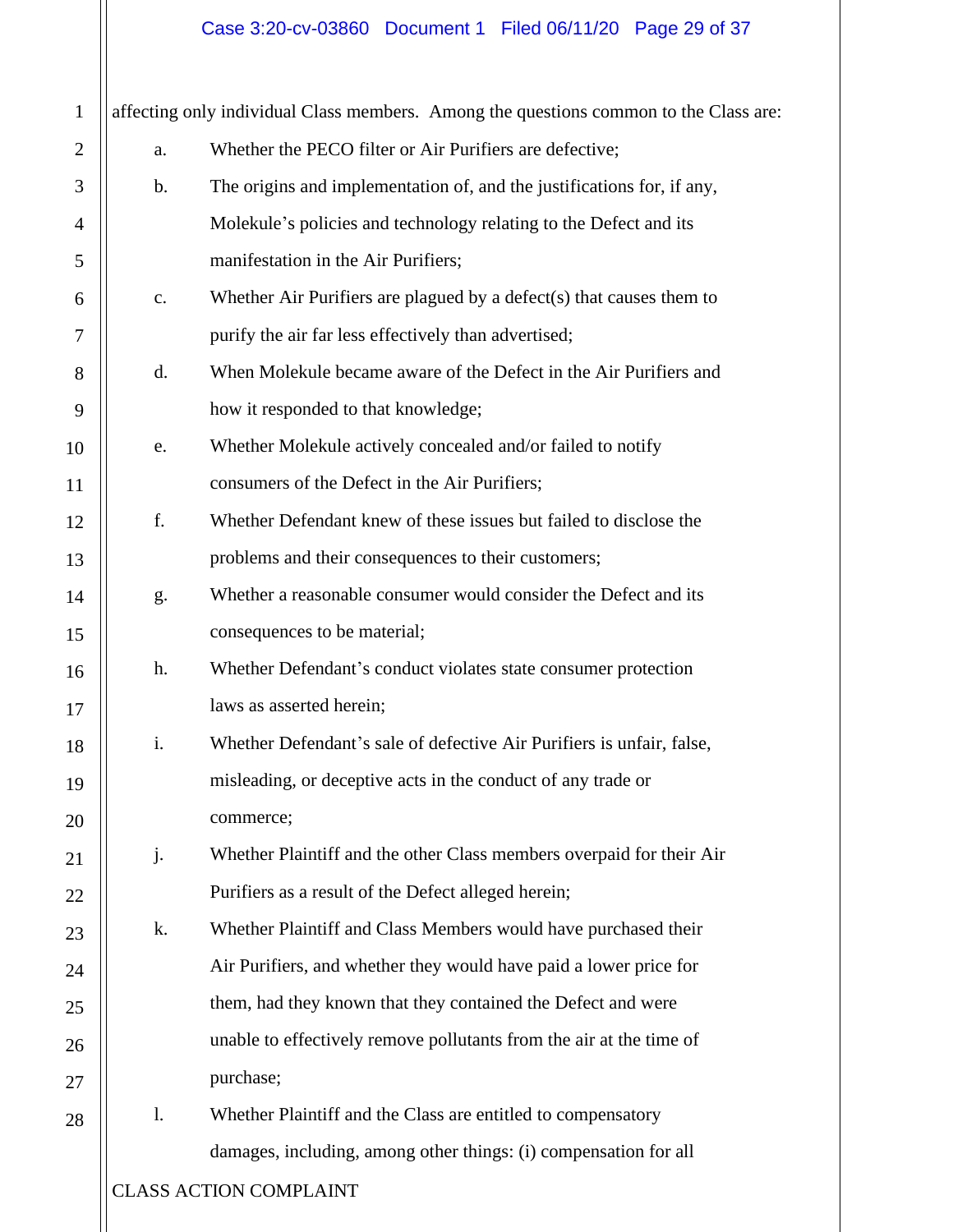#### Case 3:20-cv-03860 Document 1 Filed 06/11/20 Page 30 of 37

out-of-pocket monies expended by members of the Class for replacement or repair of the Air Purifiers and filter replacement; and (ii) the failure of consideration in connection with and/or difference in value arising out of the variance between the Air Purifiers as merchantable and, and as actually manufactured and sold possessing the Defect; and

m. Whether Plaintiff and the other Class members are entitled to equitable relief, including, but not limited to, restitution or injunctive relief.

76. **Typicality**: Plaintiff's claims are typical of the claims of the members of the Class, as all such claims arise out of Defendant's conduct in designing, manufacturing, marketing, advertising, warranting, and selling the Air Purifiers. All of Plaintiff's claims are typical of the claims of the Class since Plaintiff and all Class members were injured in the same manner by Defendant's uniform course of conduct described herein. Plaintiff and all Class members have the same claims against Defendant relating to the conduct alleged herein, and the same events giving rise to Plaintiff's claims for relief are identical to those giving rise to the claims of all Class members. Plaintiff and all Class members sustained monetary and economic injuries including, but not limited to, ascertainable losses arising out of Defendant's wrongful conduct as described herein. Plaintiff is advancing the same claims and legal theories on behalf of themselves and all absent Class members.

77. **Adequate Representation**: Plaintiff will fairly and adequately protect the interests of the Class members and have no interests antagonistic to those of the Class. Plaintiff has retained counsel experienced in the prosecution of complex class actions including, but not limited to, consumer class actions involving, *inter alia*, breach of warranties, product liability, product design defects, and state consumer fraud statutes.

78. **Predominance**: This class action is appropriate for certification because questions of law and fact common to the members of the Class predominate over questions affecting only individual members.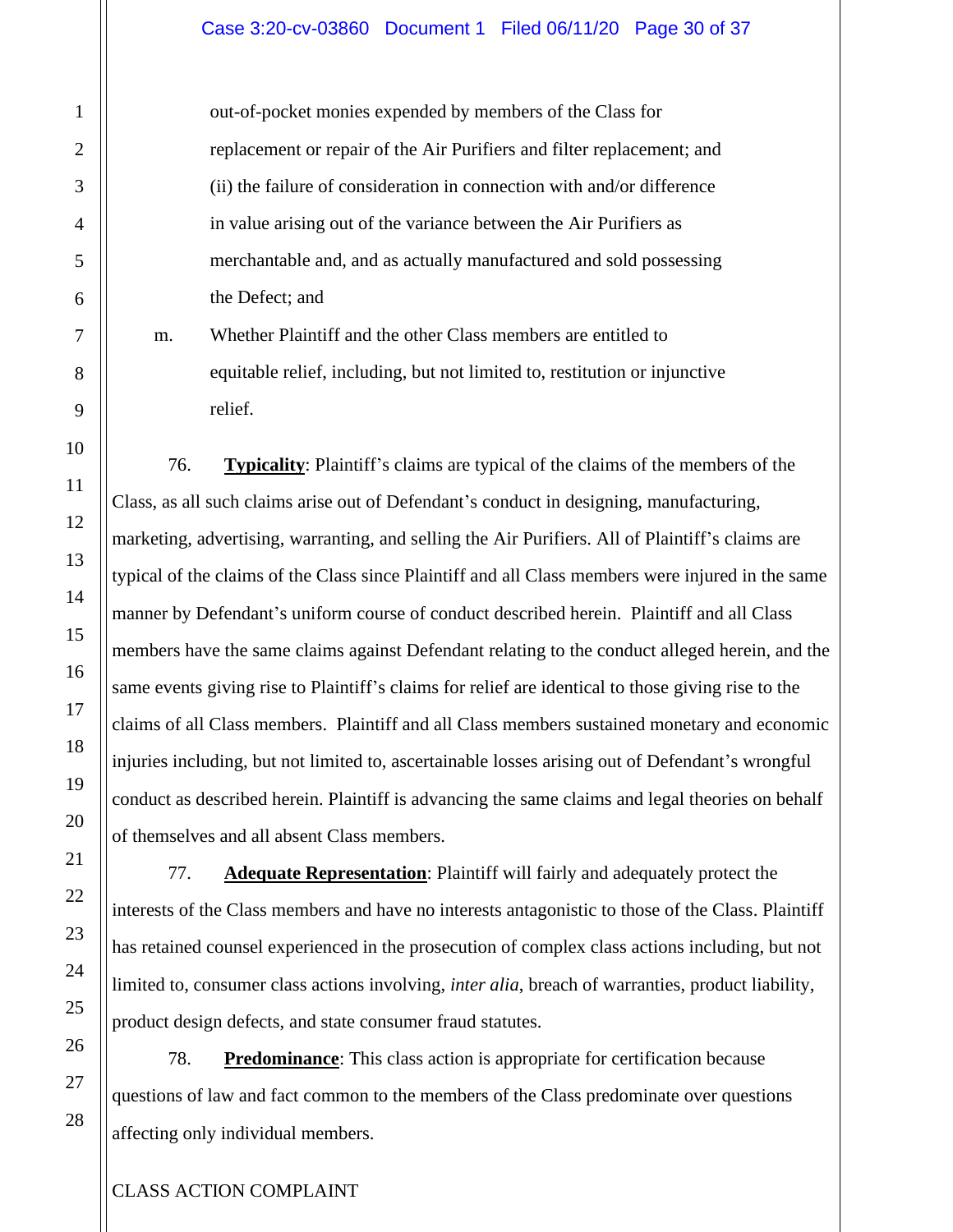79. **Superiority**: A class action is superior to other available methods for the fair and efficient adjudication of this controversy, since individual joinder of all members of the Class is impracticable. Should individual Class Members be required to bring separate actions, this Court would be confronted with a multiplicity of lawsuits burdening the court system while also creating the risk of inconsistent rulings and contradictory judgments. In contrast to proceeding on a case-by-case basis, in which inconsistent results will magnify the delay and expense to all parties and the court system, this class action presents far fewer management difficulties while providing unitary adjudication, economies of scale and comprehensive supervision by a single court.

80. Nexus to California: The State of California has a special interest in regulating the affairs of corporations that do business here and persons who live here. Defendant is based in San Francisco, California. Defendant designed and implemented the unlawful and deceptive conduct described in this Complaint from its headquarters in the San Francisco Bay Area. Additionally, Defendants has more consumers in California than in any other state. Accordingly, there is a substantial nexus between Defendant's unlawful behavior and California such that the California courts should take cognizance of this action on behalf of a class of individuals who reside in California and the United States

### **CAUSES OF ACTION**

#### **COUNT I**

### **DECEIT AND FRAUDULENT CONCEALMENT**

81. Plaintiff repeats and realleges the above allegations as if fully set forth herein.

82. Plaintiff asserts this claim on behalf of the Class. In the alternative, this claim is brought on behalf of the California Subclass.

83. Defendant made false representations concerning the performance and quality of the Air Purifiers, and the quality of the Defendant's brand. Further, Defendant concealed and suppressed material facts concerning the performance and quality of the Air Purifiers, the quality of the Defendant's brand, the Air Purifiers' capabilities and benefits, and the Defect. Defendant knew, or in the exercise of reasonable diligence should have known, of the Defect and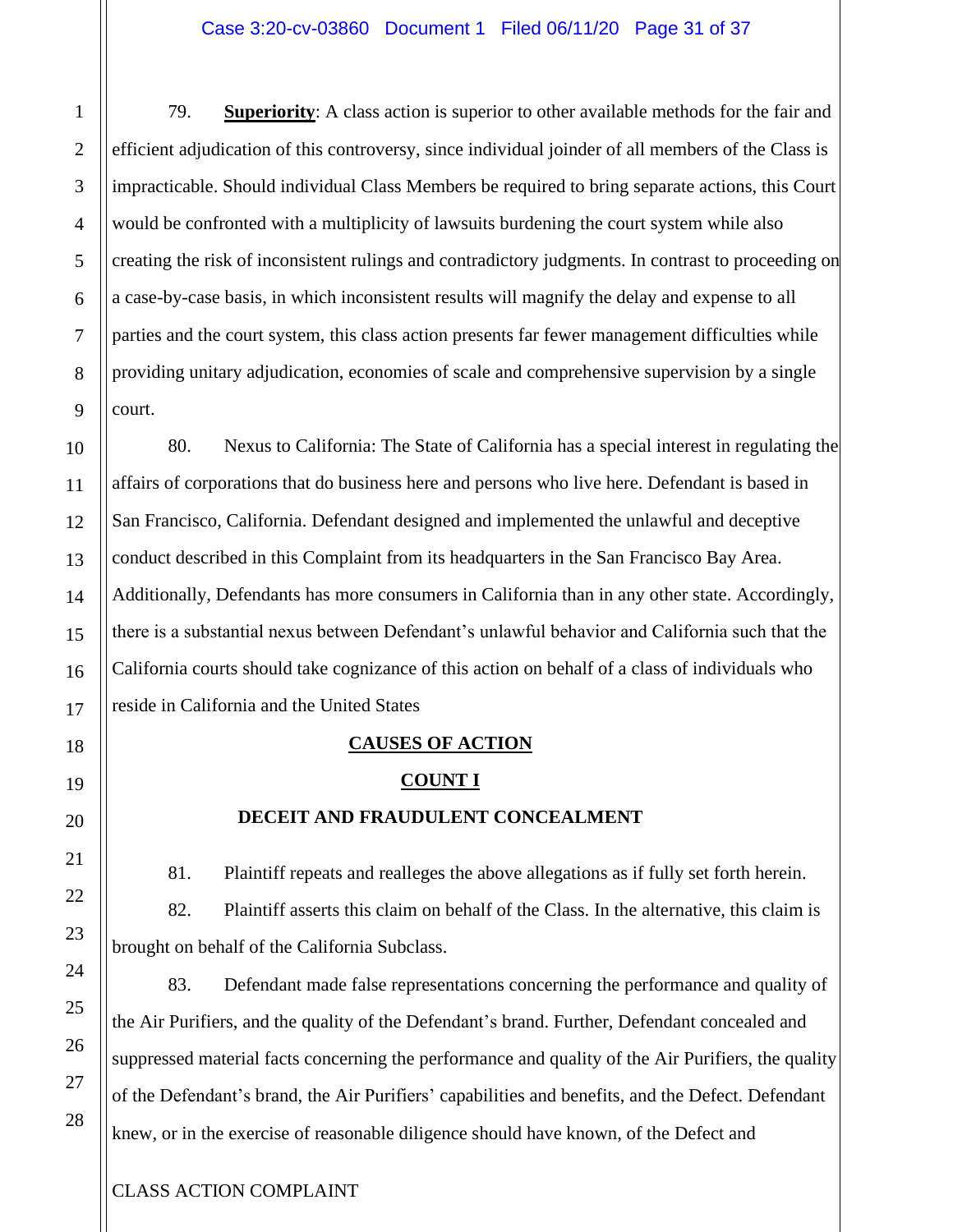#### Case 3:20-cv-03860 Document 1 Filed 06/11/20 Page 32 of 37

misrepresentations of the capabilities and benefits of the Air Purifiers, but failed to disclose these facts prior to or at the time it marketed Air Purifiers and sold them to consumers. Defendant engaged in this concealment in order to increase sales of its Air Purifiers.

84. Plaintiff and Class members had no reasonable way of knowing that Defendant's representations were false and misleading, or that Defendant had omitted to disclose highly important details relating to the Air Purifiers' performance and the Defect. Plaintiff and Class members did not and could not reasonably discover Defendant's deception on their own.

85. Defendant had a duty to disclose the true performance of the Air Purifiers because the scheme and its details were known and accessible only to Defendant; Defendant had superior knowledge and access to the relevant facts; and Defendant knew these facts were neither known to, nor reasonably discoverable by, Plaintiff and the Class members.

86. Defendant still has not made full and adequate disclosures and continue to defraud consumers by concealing material information regarding the true performance of Air Purifiers.

87. Plaintiff and Class members were unaware of the omitted material facts and would not have purchased the Air Purifiers had they known of the facts Defendant suppressed. Plaintiff and Class members' actions in purchasing Air Purifiers were justified. Defendant was in exclusive control of the material facts and such facts were not reasonably known to the public, Plaintiff, or Class members.

88. Plaintiff and Class members relied to their detriment upon Defendant's representations, fraudulent misrepresentations, and material omissions regarding the quality of Air Purifiers, the Air Purifier' effectiveness, and the Defect in deciding to purchase their devices.

89. Plaintiff and Class members sustained damage as a direct and proximate result of Defendant's deceit and fraudulent concealment. Among other damages, Plaintiff and Class members did not receive the value of the premium price they paid for their Air Purifiers. Plaintiff and Class members would not have purchased Air Purifiers had they known of the Air Purifiers' inability to effectively remove particulates from the air owing to the Defect.

CLASS ACTION COMPLAINT 90. Defendant's acts were done maliciously, oppressively, deliberately, with intent to defraud, and in reckless disregard of Plaintiff's and Class members' rights and well-being, to enrich Defendant. Defendant's conduct warrants an assessment of punitive damages in an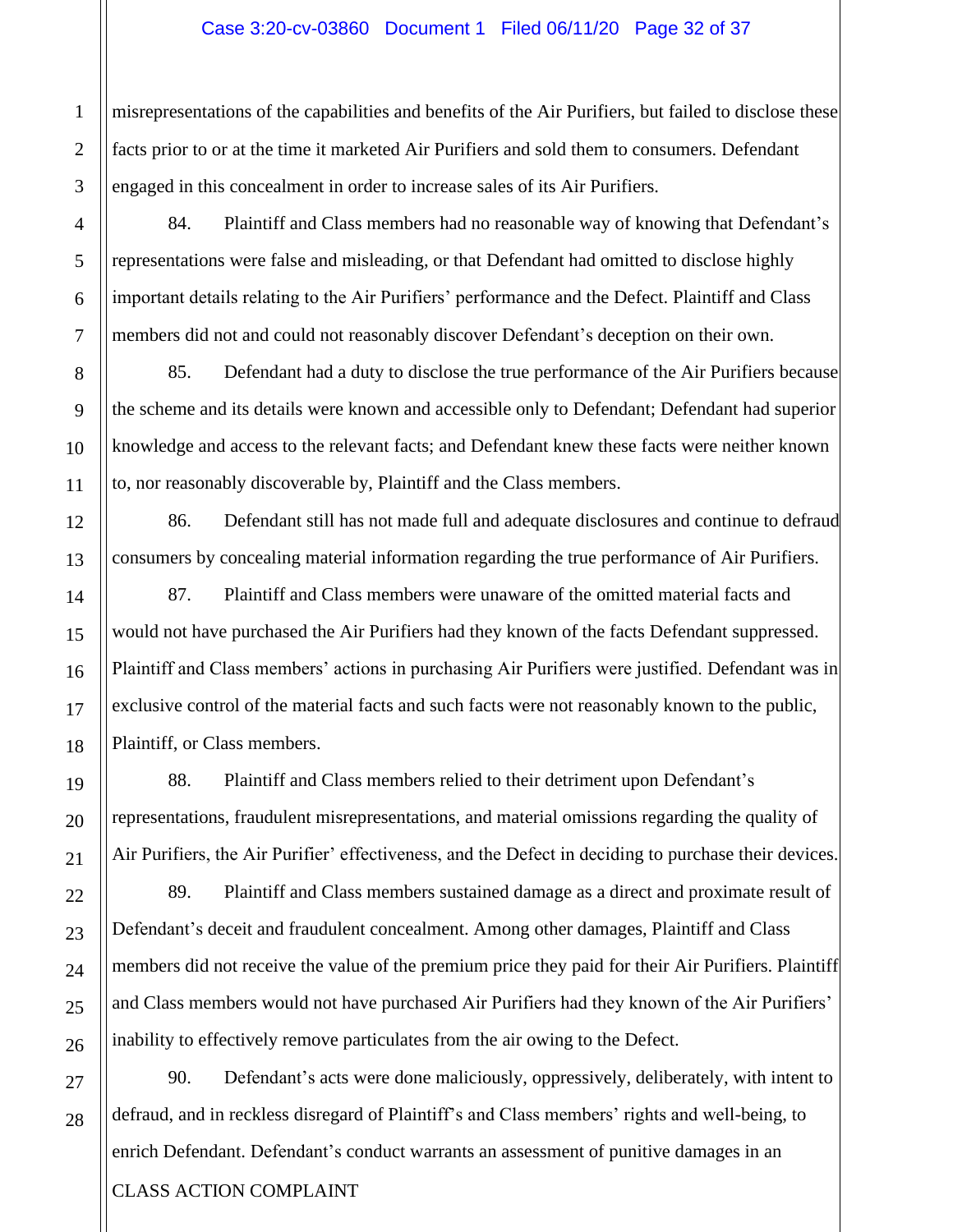amount sufficient to deter such conduct in the future, which amount is to be determined according to proof.

#### **COUNT II**

# **VIOLATION OF CALIFORNIA'S FALSE ADVERTISING LAW CAL. BUS. & PROF. CODE §17500,** *et seq***.,**

91. Plaintiff repeats and realleges the above allegations as if fully set forth herein

92. Plaintiff brings this Count individually and on behalf of the California Subclass. 93. Defendant's acts and practices as described herein have deceived and/or are likely to deceive Plaintiff and Class members. Defendant engaged in public advertising and marketing that made material misrepresentations and omissions regarding the performance and benefits of the Air Purifiers. Such advertisements deceived and continue to deceive the consuming public for the reasons detailed above.

94. In marketing the Air Purifiers and failing to disclose the Defect, Defendant knew or should have known that their representations and omissions were misleading.

95. Defendant intended Plaintiff and Class members to rely upon the advertisements and numerous material misrepresentations as set forth more fully elsewhere in the Complaint. In fact, Plaintiff and Class members did rely upon the advertisements and misrepresentations to their detriment.

96. As a result of Defendant's misrepresentations and omissions, Plaintiff and the Class suffered real financial damages.

97. Pursuant to the CFAL, Plaintiff and the Class seek an order or judgment as necessary to restore any monies acquired by unfair competition, including restitution and/or disgorgement, rescission and/or any other relief that this Court deems proper.

### **COUNT III**

# **VIOLATIONS OF THE CALIFORNIA UNFAIR COMPETITION LAW (Cal. Bus. & Prof. Code § 17200, et seq.) ("UCL")**

98. Plaintiff repeat and allege the above allegations as if fully set forth herein

1

2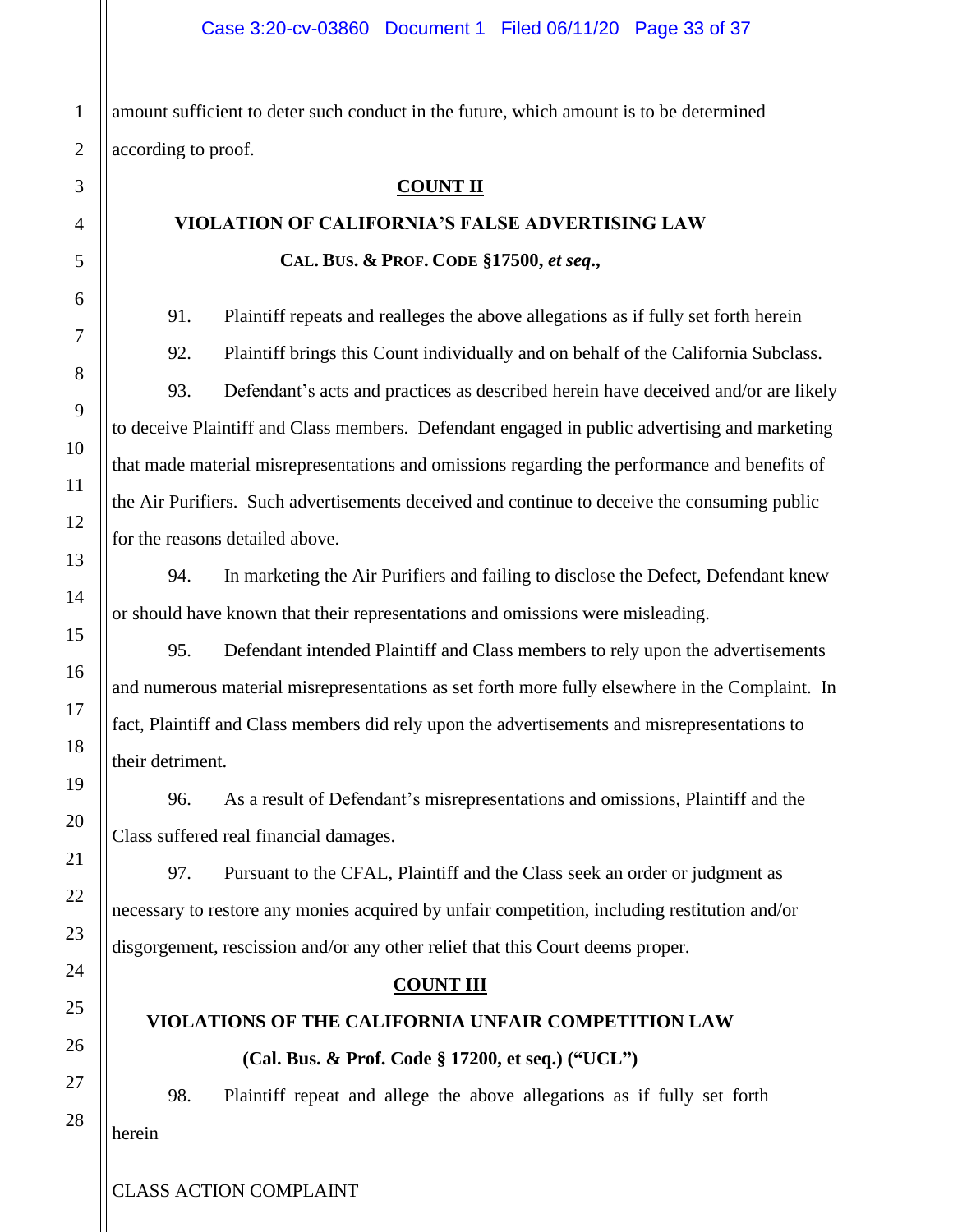99. Plaintiff brings this Count individually and on behalf of the California Subclass.

100. The UCL proscribes acts of unfair competition, including "any unlawful, unfair or fraudulent business act or practice and unfair, deceptive, untrue or misleading advertising."

101. Defendant's conduct, as described herein, was and is in violation of the UCL. Defendant's conduct violates the UCL in at least the following ways: (a) knowingly and intentionally concealing from Plaintiff and the members of the California Subclass the existence of the Defect in the Air Purifiers; (b) marketing the Air Purifiers as being functional and not possessing a defect that would render them unable to perform as Defendant claimed; and (c) violating other California laws, including California laws governing false advertising and consumer protection.

102. Defendant's misrepresentations and omissions alleged herein caused Plaintiff and the members of the California Subclass to purchase their Air Purifiers. Absent these misrepresentations and omissions, Plaintiff and the members of the California Subclass would not have purchased their Air Purifiersat the prices they paid (or purchased them at all).

103. Defendant had a duty to disclose these issues because it had exclusive knowledge of the Defect prior to making sales of Air Purifiers, and because Defendant made partial representations about the quality of the Air Purifiers, but failed to fully disclose the problems as well.

104. As a result of Defendant's misrepresentations and omissions, Plaintiff and the members of the California Subclass have suffered injury in fact, including lost money or property.

105. Plaintiff seeks to enjoin further unlawful, unfair, and/or fraudulent acts or practices by Defendant under Cal. Bus. & Prof. Code § 17200.

106. Plaintiff requests that this Court enter such orders or judgments as may be necessary to enjoin Defendant from continuing their unfair, unlawful, and/or deceptive practices, and to restore to Plaintiff and the members of the California Subclass any money they acquired by unfair competition, including restitution and/or restitutionary disgorgement, as provided for under Cal. Bus. & Prof. Code §§ 17203 & 3345; and for such other relief set forth below.

### **COUNT IV**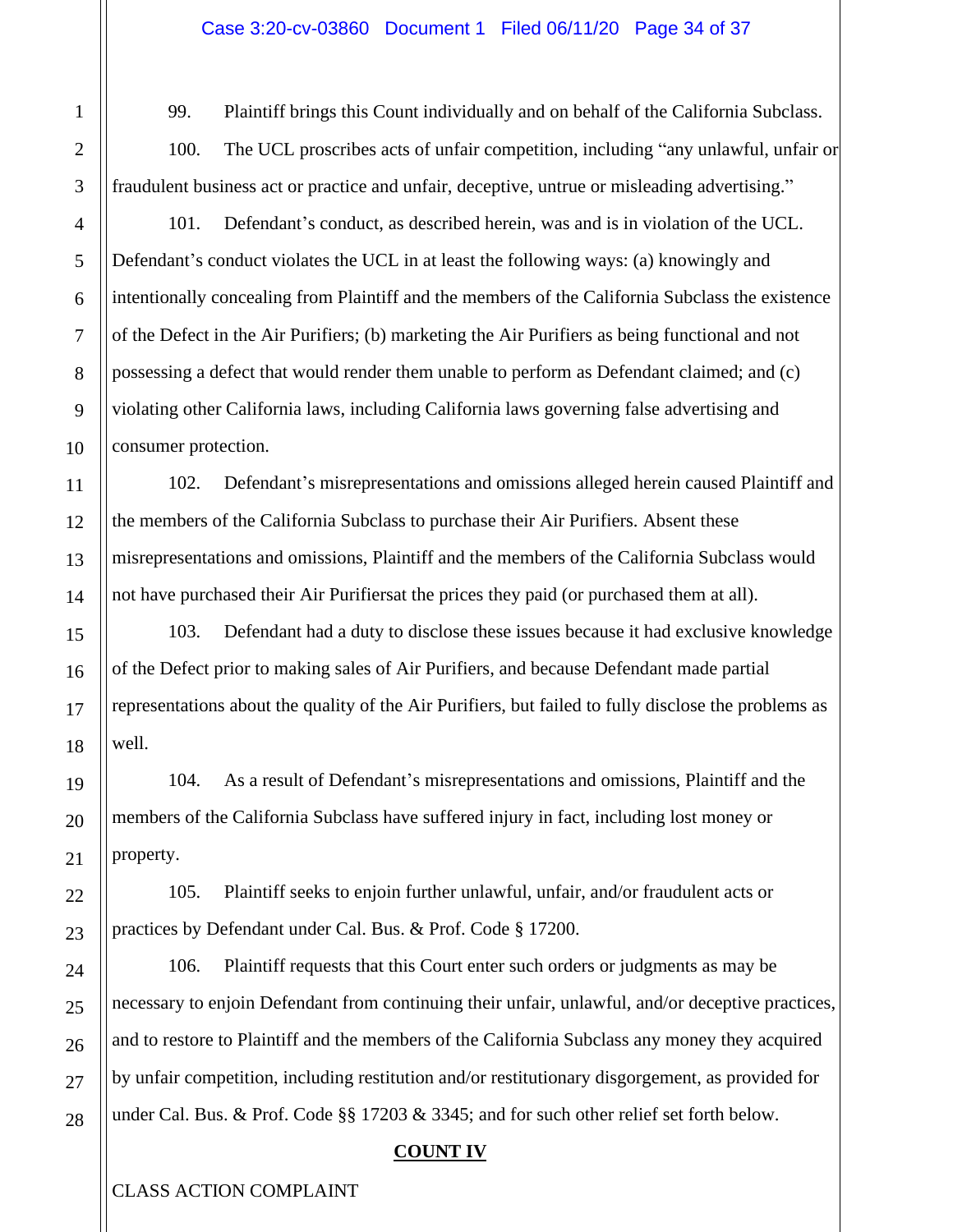### **UNJUST ENRICHMENT**

107. Plaintiff repeats and realleges the above allegations as if fully set forth herein.

108. Plaintiff asserts this claim on behalf of the Class. In the alternative, this claim is brought on behalf of the California Subclass.

109. Plaintiff and Class Members have conferred a benefit on Defendant by purchasing their Air Purifiers.

110. The Air Purifier purchased by Plaintiff and the Class members did not provide the promised performance and instead contained a uniform defect.

111. Defendant has been unjustly enriched in retaining the revenues derived from Plaintiff's and Class Members' Air Purifiers and out-of-pocket repair and filter replacement costs. Retention of such revenues under these circumstances is unjust and inequitable because of the Defect which has caused injury to Plaintiff and the Class by depriving them of Air Purifiers that are capable of effectively purifying air. Defendant's actions caused further injuries to Plaintiff and the Class because they would not have purchased their Air Purifiers or would have paid less for them if the true characteristics of the devices had been known at the time of purchase.

112. Because Defendant's retention of the non-gratuitous benefit conferred on it by Plaintiff and the Class Members is unjust and inequitable, Defendant must pay restitution to Plaintiff and the Class Members for their unjust enrichment, as ordered by the Court.

### **PRAYER FOR RELIEF**

WHEREFORE, Plaintiff prays for judgment as follows:

- a. For an order certifying the proposed classes and appointing Plaintiff and his counsel to represent the classes;
- b. For an order awarding Plaintiff and Class members actual, statutory, punitive, and/or any other form of damages provided by and pursuant to the statutes cited above;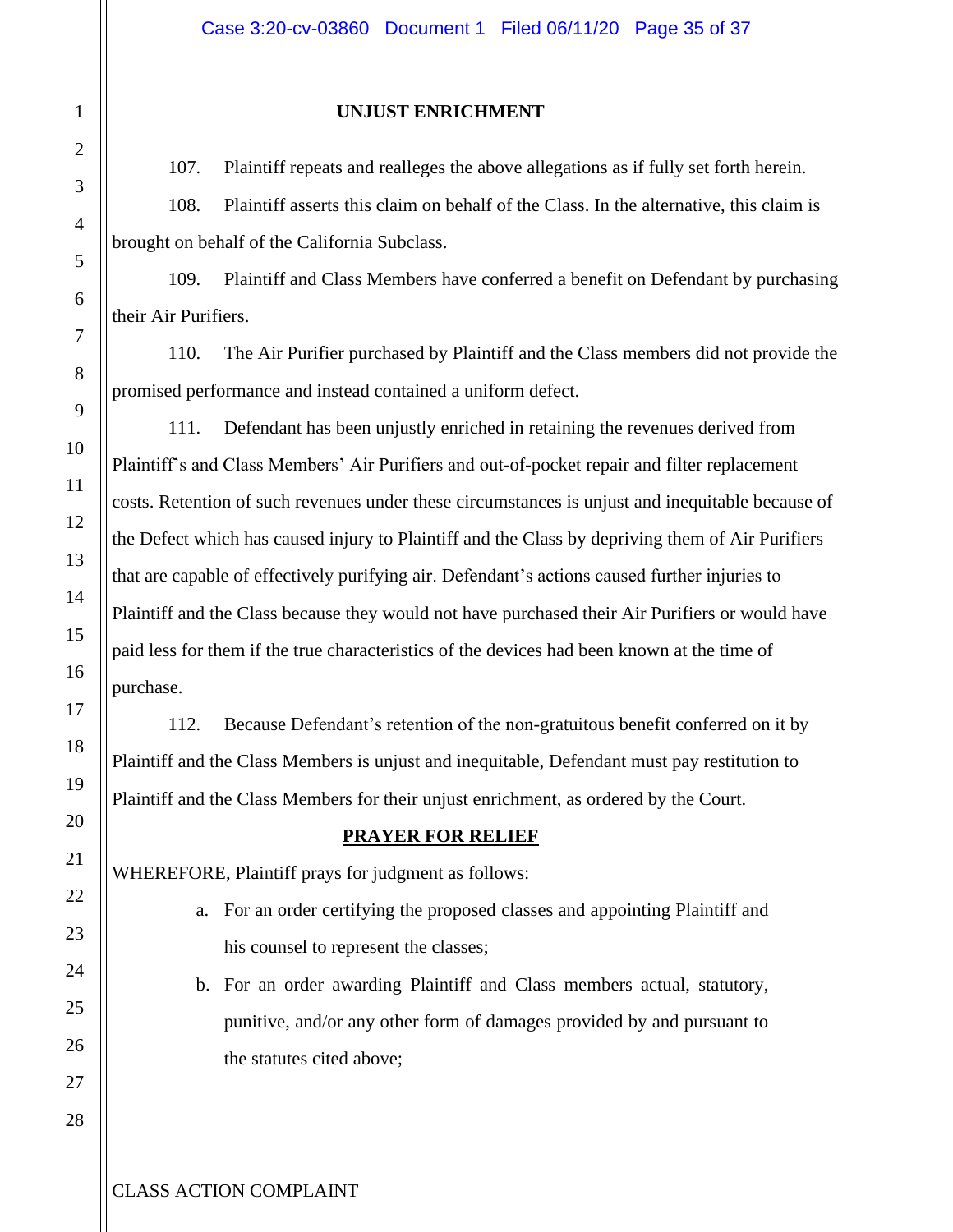| 1  | For an order awarding Plaintiff and Class members restitution,<br>$\mathbf{c}$ . |
|----|----------------------------------------------------------------------------------|
| 2  | disgorgement and/or other equitable relief provided by and pursuant to           |
| 3  | the statutes cited above or as the Court deems proper;                           |
| 4  | d. For an order or orders requiring Defendant to adequately disclose and         |
| 5  | remediate the Defect.                                                            |
| 6  | e. For an order awarding Plaintiff and the Class members pre-judgment            |
| 7  | and post-judgment interest;                                                      |
| 8  | For an order awarding Plaintiff and Class members treble damages,<br>f.          |
| 9  | other enhanced damages and attorneys' fees as provided for under the             |
| 10 | statutes cited above and related statutes;                                       |
| 11 | g. For an order awarding Plaintiff and the Class members reasonable              |
| 12 | attorneys' fees and costs of suit, including expert witness fees;                |
| 13 | h. For an order awarding such other and further relief as this Court may         |
| 14 | deem just and proper.                                                            |
| 15 | <b>DEMAND FOR JURY TRIAL</b>                                                     |
| 16 | Plaintiff hereby demands a trial by jury on all claims so triable.               |
| 17 |                                                                                  |
| 18 | Dated: June 12, 2020                                                             |
| 19 | /s/ Esfand Nafisi<br>By:                                                         |
| 20 | Esfand Y. Nafisi, Esq. (SBN 320119)<br><b>MIGLIACCIO &amp; RATHOD LLP</b>        |
| 21 | 388 Market Street, Suite 1300<br>San Francisco, CA 94111                         |
| 22 | Tel: (415) 489-7004                                                              |
| 23 | Nicholas A. Migliaccio, Esq.*                                                    |
| 24 | Jason S. Rathod, Esq.*<br><b>MIGLIACCIO &amp; RATHOD LLP</b>                     |
| 25 | 412 H Street N.E., Ste. 302<br>Washington, DC 20002                              |
| 26 | Tel: (202) 470-3520                                                              |
| 27 | Nicholas A. Migliaccio, Esq.*<br>Jason S. Rathod, Esq.*                          |
| 28 | * pro hac vice forthcoming                                                       |
|    |                                                                                  |